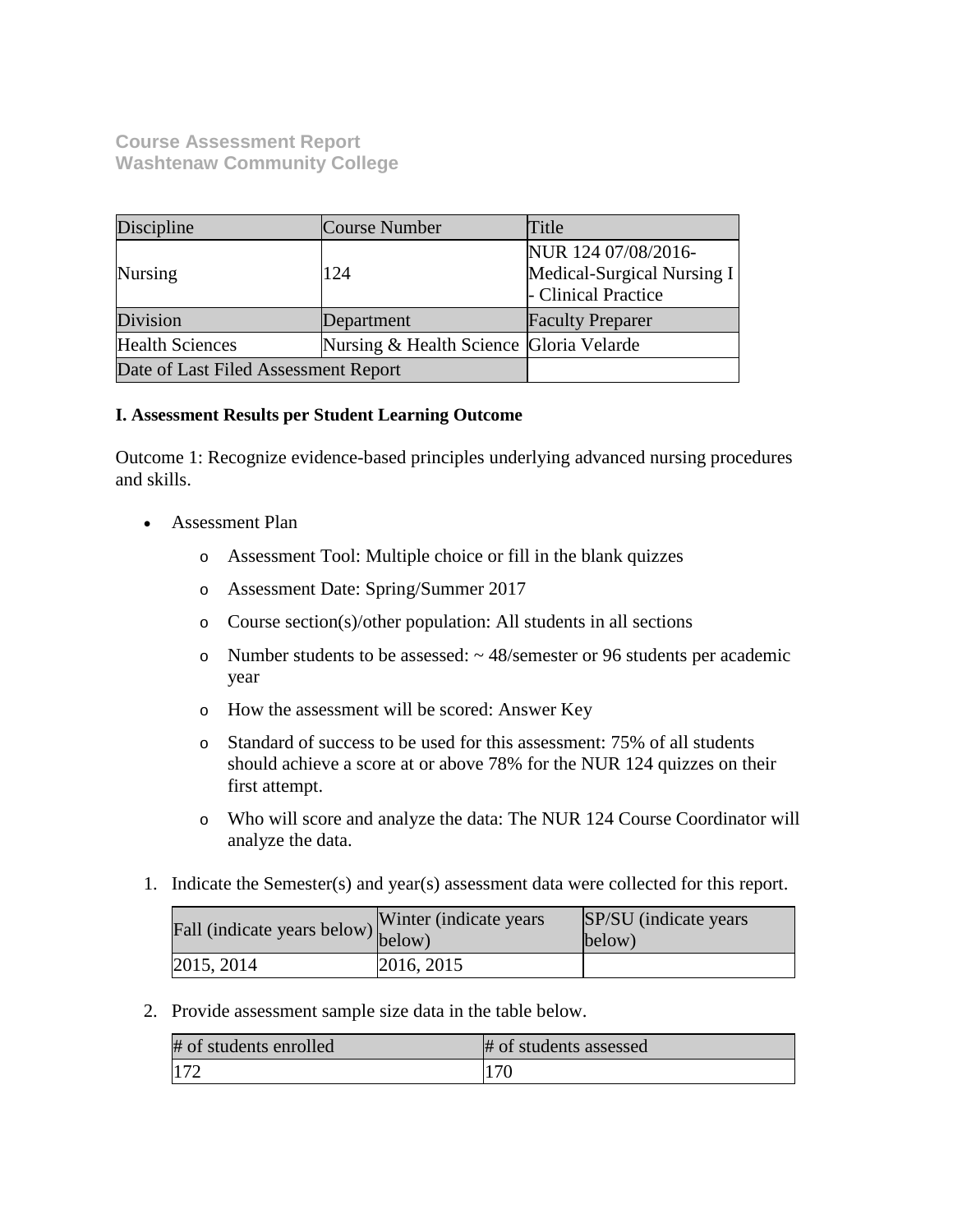3. If the number of students assessed differs from the number of students enrolled, please explain why all enrolled students were not assessed, e.g. absence, withdrawal, or did not complete activity.

One student did not drop the course and withdrew from the nursing program (F14- H<sub>2C</sub>); another student was approved for a refund exception.

4. Describe how students from all populations (day students on campus, DL, MM, evening, extension center sites, etc.) were included in the assessment based on your selection criteria.

All students from all sections.

5. Describe the process used to assess this outcome. Include a brief description of this tool and how it was scored.

A 15-item departmentally-developed quiz on Chest Tube Drainage Systems was given following completion of Atrium online training modules and 'in lab' discussion. All items were multiple-choice or multiple-answer in format. The quiz was administered and scored through the course Blackboard site.

6. Briefly describe assessment results based on data collected for this outcome and tool during the course assessment. Discuss the extent to which students achieved this learning outcome and indicate whether the standard of success was met for this outcome and tool.

|                               | Met Standard of Success: No   |
|-------------------------------|-------------------------------|
| Semester                      | % students<br>passing CT quiz |
|                               | $1st$ attempt                 |
| $\mathbb{F}14-A1C-$ (9) 37.5% |                               |
| A <sub>4</sub> C              |                               |
| $F14-H1C-$                    | $(22)$ 84.6%                  |
| H <sub>4C</sub>               |                               |
|                               | $W15-A1C-$ (16) 69.6%         |
| A <sub>3</sub> C              |                               |
|                               | $W15-H1C-$ (11) 68.8%         |
| H <sub>3</sub> C              |                               |
|                               | $F15-A1C-$ (17) 80.9%         |
| A <sub>3</sub> C              |                               |
|                               | $F15-H11C-$ (11) 52.4%        |
| <b>IH3C</b>                   |                               |
|                               | $W16-A1C-$ (12) 63.2%         |
| A3C                           |                               |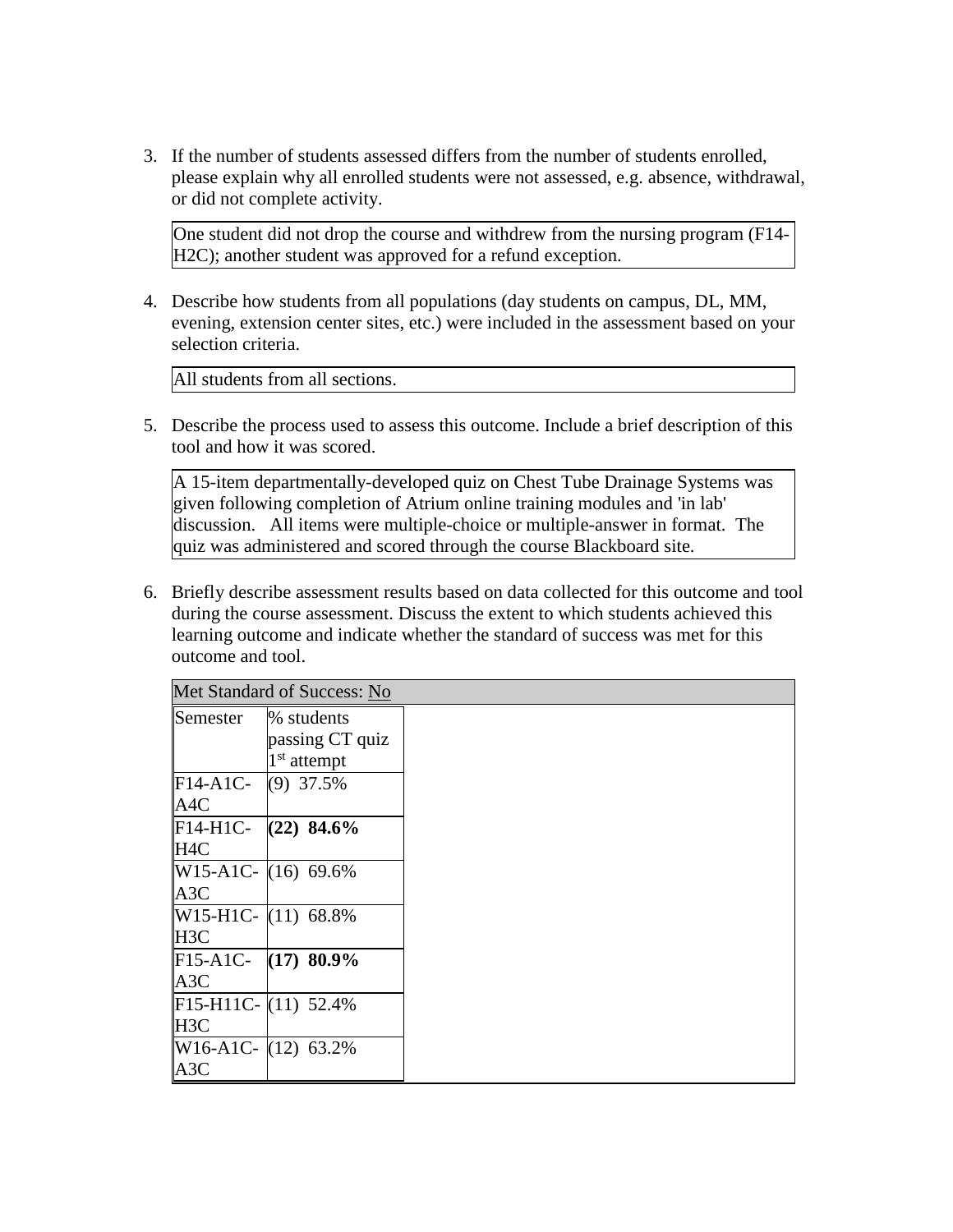| $W16-H1C-$ (8) 42.1% |              |
|----------------------|--------------|
| H3C                  |              |
| <b>TOTAL</b>         | (106)        |
|                      | $/170$ 62.4% |

**Summary:** There were two (2) sections that met the benchmark, however, overall for 8 groups; the percentage fell below the desired 75%.

7. Based on your interpretation of the assessment results, describe the areas of strength in student achievement of this learning outcome.

The addition of the Chest Tube Drainage System quiz served to evaluate students' learning from the Atrium online training modules and in-lab discussion. Prior to Fall 2014, students simply completed online chest tube drainage system training modules and submitted a certificate of completion as proof of skill competency.

8. Based on your analysis of student performance, discuss the areas in which student achievement of this learning outcome could be improved. If student met standard of success, you may wish to identify your plans for continuous improvement.

The single quiz given for NUR 124 primarily focused on the theoretical concepts associated with chest tube drainage systems.

Only two (2) groups out of the 8 assessed met the benchmark of passing the quiz on the first attempt.

Chest tube drainage systems was determined to be a higher-level nursing skill that most likely was prematurely given during Med-Surg I. It was determined during a joint Medical-Surgical Nursing faculty meeting in Winter 2016 that this skills would be moved to Med-Surg III to correspond with the theory discussion of heart & lung surgeries.

Outcome 2: Perform advanced nursing skills in the lab setting.

- Assessment Plan
	- o Assessment Tool: Laboratory skills check lists
	- o Assessment Date: Spring/Summer 2017
	- o Course section(s)/other population: All students in all sections
	- o Number students to be assessed: ~ 48/semester or 96 students per academic year
	- o How the assessment will be scored: Review of NUR 124 skills check-out tracking sheets for number of attempts before students achieve proficiency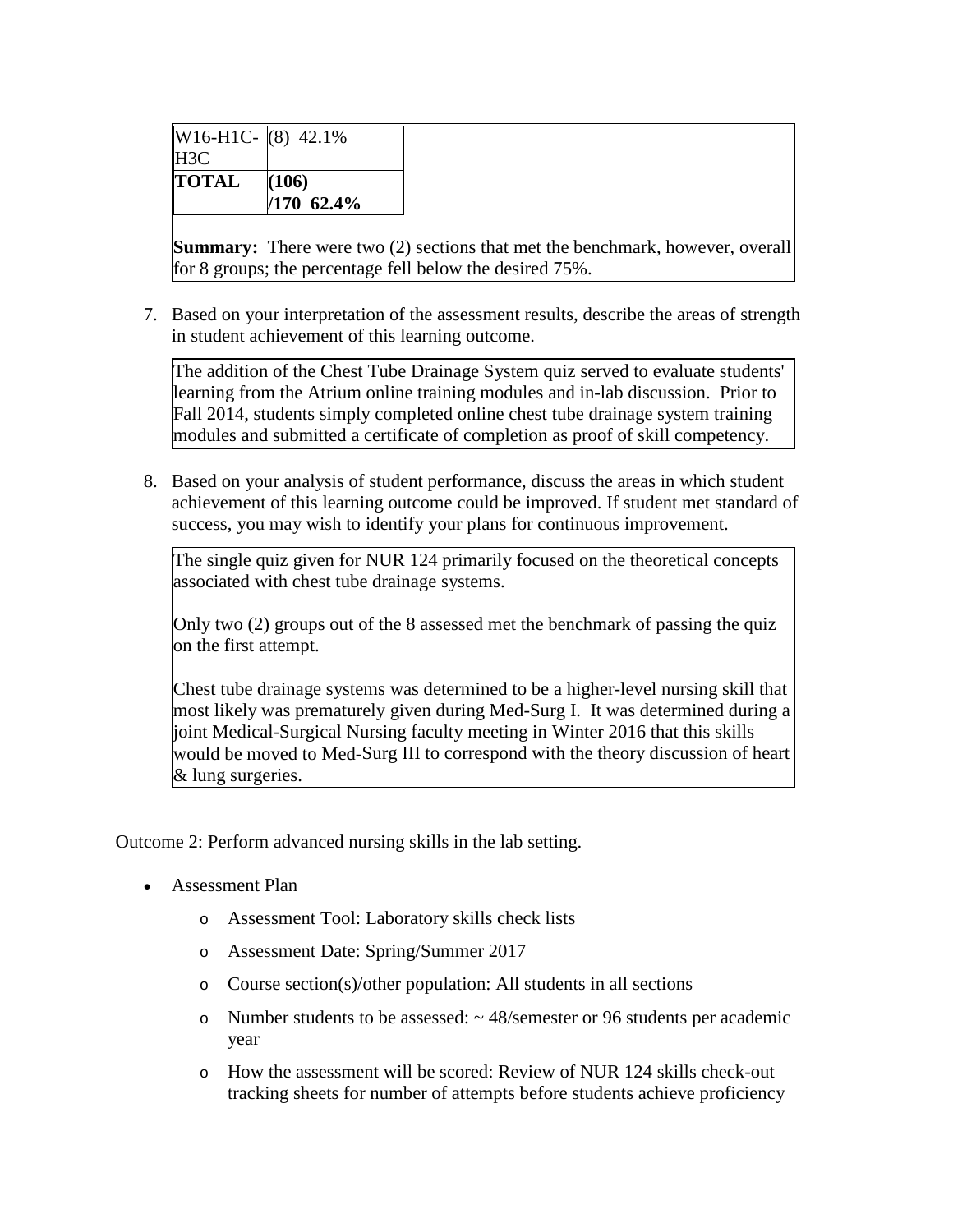- o Standard of success to be used for this assessment: 75% of all students will pass each advanced nursing skill during check-out on the first attempt.
- o Who will score and analyze the data: The NUR 124 Course Coordinator will analyze the data.
- 1. Indicate the Semester(s) and year(s) assessment data were collected for this report.

| Fall (indicate years below) below) | Winter (indicate years) | SP/SU (indicate years)<br>below) |  |
|------------------------------------|-------------------------|----------------------------------|--|
| 2015, 2014                         | 2016, 2015              |                                  |  |

# 2. Provide assessment sample size data in the table below.

| # of students enrolled | # of students assessed |
|------------------------|------------------------|
|                        | 170                    |

3. If the number of students assessed differs from the number of students enrolled, please explain why all enrolled students were not assessed, e.g. absence, withdrawal, or did not complete activity.

One student did not drop the course and withdrew from the nursing program (F14- H2C); another student was approved for a refund exception.

4. Describe how students from all populations (day students on campus, DL, MM, evening, extension center sites, etc.) were included in the assessment based on your selection criteria.

All students in all sections.

5. Describe the process used to assess this outcome. Include a brief description of this tool and how it was scored.

Using a skills check-outs list, students were evaluated on correcting completing the following skills:

o In-lab:

- SASH (IVP meds through a peripheral site)
- o By-appt:
	- Central venous catheter sterile dressing change
	- Setting an infusion pump
	- Tracheostomy suction
	- **Tracheostomy care**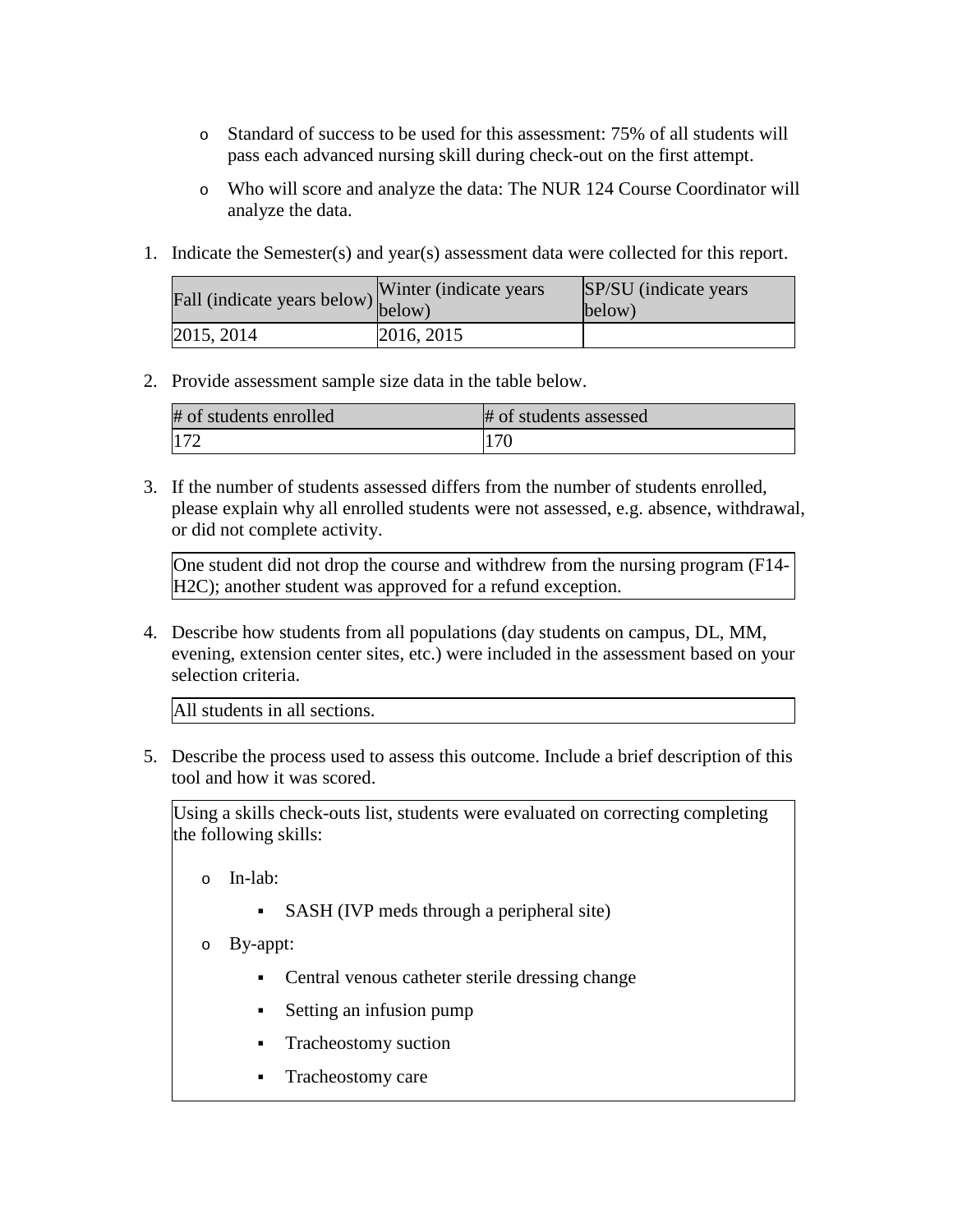Designated lab faculty evaluated students during time slots selected by students.

6. Briefly describe assessment results based on data collected for this outcome and tool during the course assessment. Discuss the extent to which students achieved this learning outcome and indicate whether the standard of success was met for this outcome and tool.

| Met Standard of Success: Yes                          |    |                                                                |                                                                    |                                                               |                                                                      |                                                   |
|-------------------------------------------------------|----|----------------------------------------------------------------|--------------------------------------------------------------------|---------------------------------------------------------------|----------------------------------------------------------------------|---------------------------------------------------|
| <b>Semester</b>                                       | m  | $%$ of<br>students<br>passing<br><b>SASH</b><br>1st<br>attempt | $%$ of<br>students<br>passing<br><b>CVC</b><br>drsg 1st<br>attempt | $%$ of<br>students<br>passing<br>IV<br>pump<br>1st<br>attempt | $%$ of<br>students students<br>passing<br>trach sx<br>1st<br>attempt | $%$ of<br>passing<br>trach<br>care 1st<br>attempt |
| F <sub>14</sub> A <sub>1</sub> C-<br>A4C              | 26 | 100%                                                           | 96.1                                                               | 100                                                           | 96.1                                                                 | 96.1                                              |
| F14 H1C-<br>H <sub>4C</sub>                           | 26 | 100%                                                           | 92.3                                                               | 88.5                                                          | 100                                                                  | 88.5                                              |
| W15<br>A1C-A3C                                        | 23 | 100%                                                           | 95.7                                                               | 91.3                                                          | 100                                                                  | 95.7                                              |
| W15<br>H1C-H3C                                        | 16 | 100%                                                           | 93.8                                                               | 87.5                                                          | 93.8                                                                 | 100                                               |
| F <sub>15</sub> A <sub>1</sub> C-<br>A3C              | 21 | 100%                                                           | 100                                                                | 100                                                           | 100                                                                  | 95.2                                              |
| F <sub>15</sub> H <sub>1</sub> C-<br>H <sub>3</sub> C | 20 | 100%                                                           | 100                                                                | 100                                                           | 100                                                                  | 100                                               |
| W16<br>$A1C- A3C$                                     | 19 | 100%                                                           | 100                                                                | 100                                                           | 100                                                                  | 100                                               |
| W16<br>H1C-H3C                                        | 19 | 100%                                                           | 100                                                                | 94.7                                                          | 100                                                                  | 100                                               |
| <b>TOTAL</b>                                          |    | 170 100%                                                       | 97.1%                                                              | 95.3%                                                         | 98.2%                                                                | 96.5%                                             |

7. Based on your interpretation of the assessment results, describe the areas of strength in student achievement of this learning outcome.

The lab skills check-list provide an objective way to evaluate key points for these NUR 124 skills: SASH (IVP medications), IV infusion pump setting, CVC dressing change, tracheostomy suctioning and care. Additionally, lab faculty evaluated 4 of the 5 skills (exception: SASH). These faculty members are not the same faculty who provide the instruction - this removed instructor bias.

Since 4 of the 5 advanced nursing lab skills are evaluated on a "by-appointment" basis, students are able to determine their level of practice time, utilizing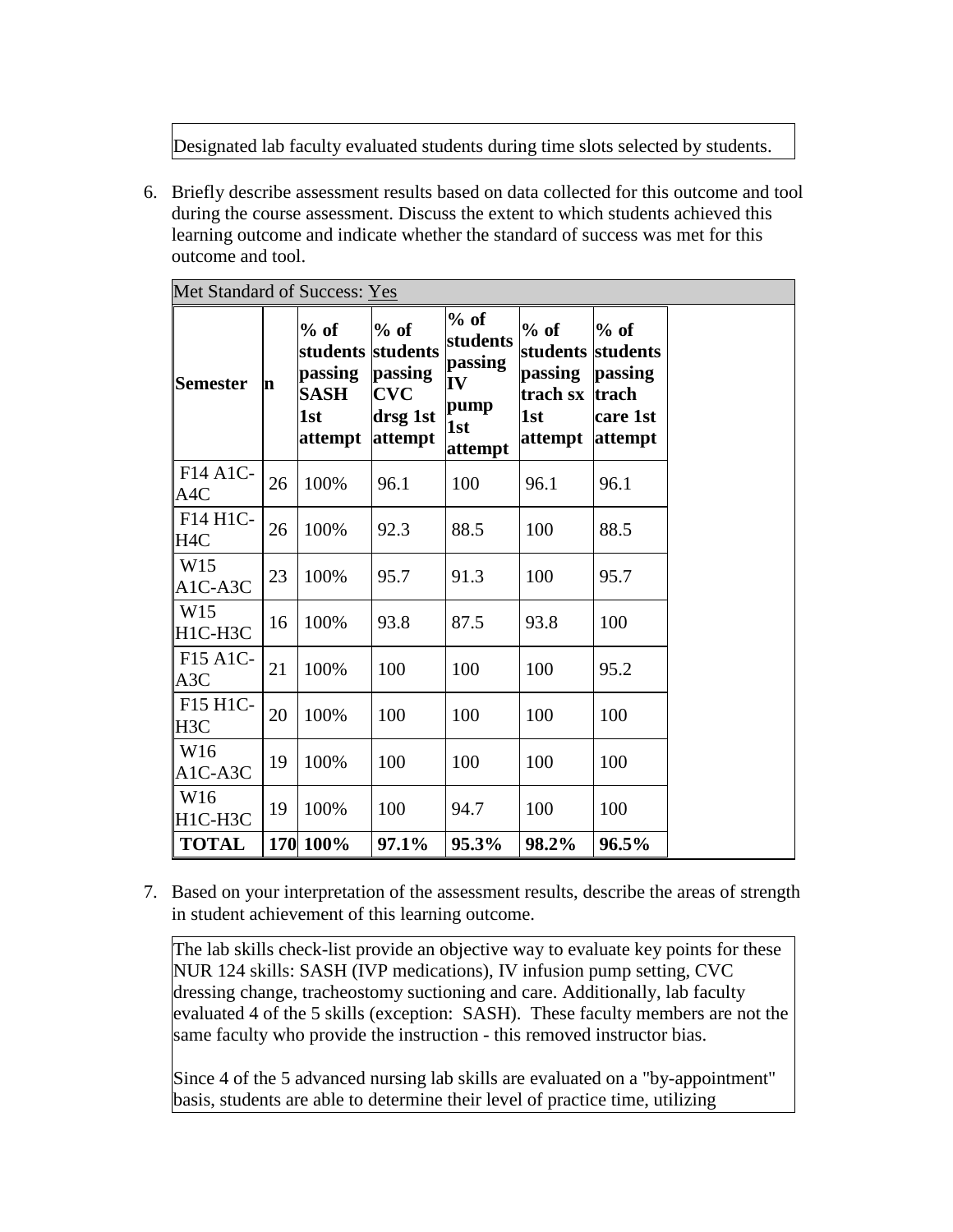supervised lab practice as needed prior to their self-selected appointment time. This follows the scheduled lab time during the course.

8. Based on your analysis of student performance, discuss the areas in which student achievement of this learning outcome could be improved. If student met standard of success, you may wish to identify your plans for continuous improvement.

Although, the benchmark was met with all advanced nursing lab skills, there will be content shifts among the three (3) medical-surgical nursing theory courses for the Fall 2016 semester. It was determined that it made more sense to align lab skills to the theory course to improve students' understanding of the theoretical concepts and principles behind the skills. The following advanced nursing skills will be moved to Med-Surg II and III:

- o Chest tube drainage systems
- o Tracheostomy suctioning and care
- o Central venous catheter dressing changes/care

Based on changes in the preceding clinical course (i.e. NUR 106 Fundamentals of Nursing - Lab/Clinical Practice), the following skills will be added in the next MSF revision as these were removed from NUR 106:

- o IV therapy all skills associated with set-up of primary and secondary; will retain monitoring/trouble-shooting, IV infusion pumps.
- o Sterile dressing changes Fundamentals will evaluate clean dressing changes, as this is what students will see in their clinical sites.
- o Focused assessments to build on head-to-toe assessments taught in NUR 106 and focusing on the specific needs of the acutely ill adult.

Outcome 3: Provide safe nursing care of one (1) moderately complex patient in the acute care setting, using the nursing process in each of the core competencies.

- Assessment Plan
	- o Assessment Tool: Final Clinical Evaluation
	- o Assessment Date: Spring/Summer 2017
	- o Course section(s)/other population: All students in all sections
	- o Number students to be assessed: ~ 48/semester or 96 students per academic year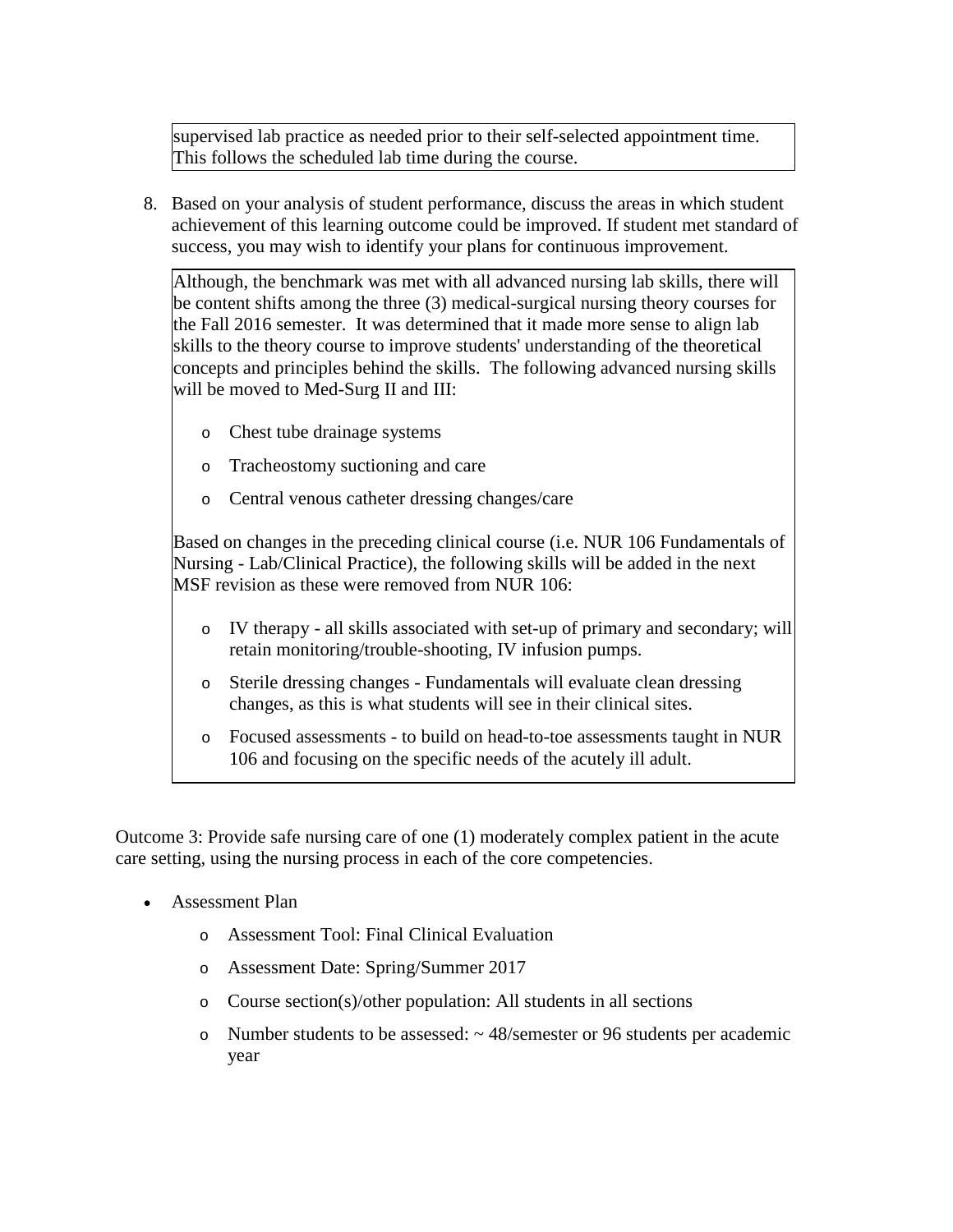- o How the assessment will be scored: Review of final clinical evaluations for number of students passing (P) and number of students not passing (NP).
- o Standard of success to be used for this assessment: 90% of students will achieve a grade of "Pass" (P) in clinical based on final clinical evaluations.
- o Who will score and analyze the data: The NUR 124 Course Coordinator will analyze the data.
- 1. Indicate the Semester(s) and year(s) assessment data were collected for this report.

| Fall (indicate years below) below) | Winter (indicate years) | SP/SU (indicate years)<br>below) |  |
|------------------------------------|-------------------------|----------------------------------|--|
| 2015, 2014                         | 2016, 2015              |                                  |  |

2. Provide assessment sample size data in the table below.

| # of students enrolled | # of students assessed |
|------------------------|------------------------|
| 172                    | 170                    |

3. If the number of students assessed differs from the number of students enrolled, please explain why all enrolled students were not assessed, e.g. absence, withdrawal, or did not complete activity.

One student did not drop the course and withdrew from the nursing program (F14- H2C); another student was approved for a refund exception.

4. Describe how students from all populations (day students on campus, DL, MM, evening, extension center sites, etc.) were included in the assessment based on your selection criteria.

All students from all sections.

5. Describe the process used to assess this outcome. Include a brief description of this tool and how it was scored.

The Final Clinical Evaluation evaluates eight (8) core components. Using the weekly anecdotal records, students achieve a 'Pass' in each component if they received a rating of '2' 60 percent of the time (or  $\sim$  3 of 5 weeks) and demonstrating improvement throughout the course.

6. Briefly describe assessment results based on data collected for this outcome and tool during the course assessment. Discuss the extent to which students achieved this learning outcome and indicate whether the standard of success was met for this outcome and tool.

Met Standard of Success: Yes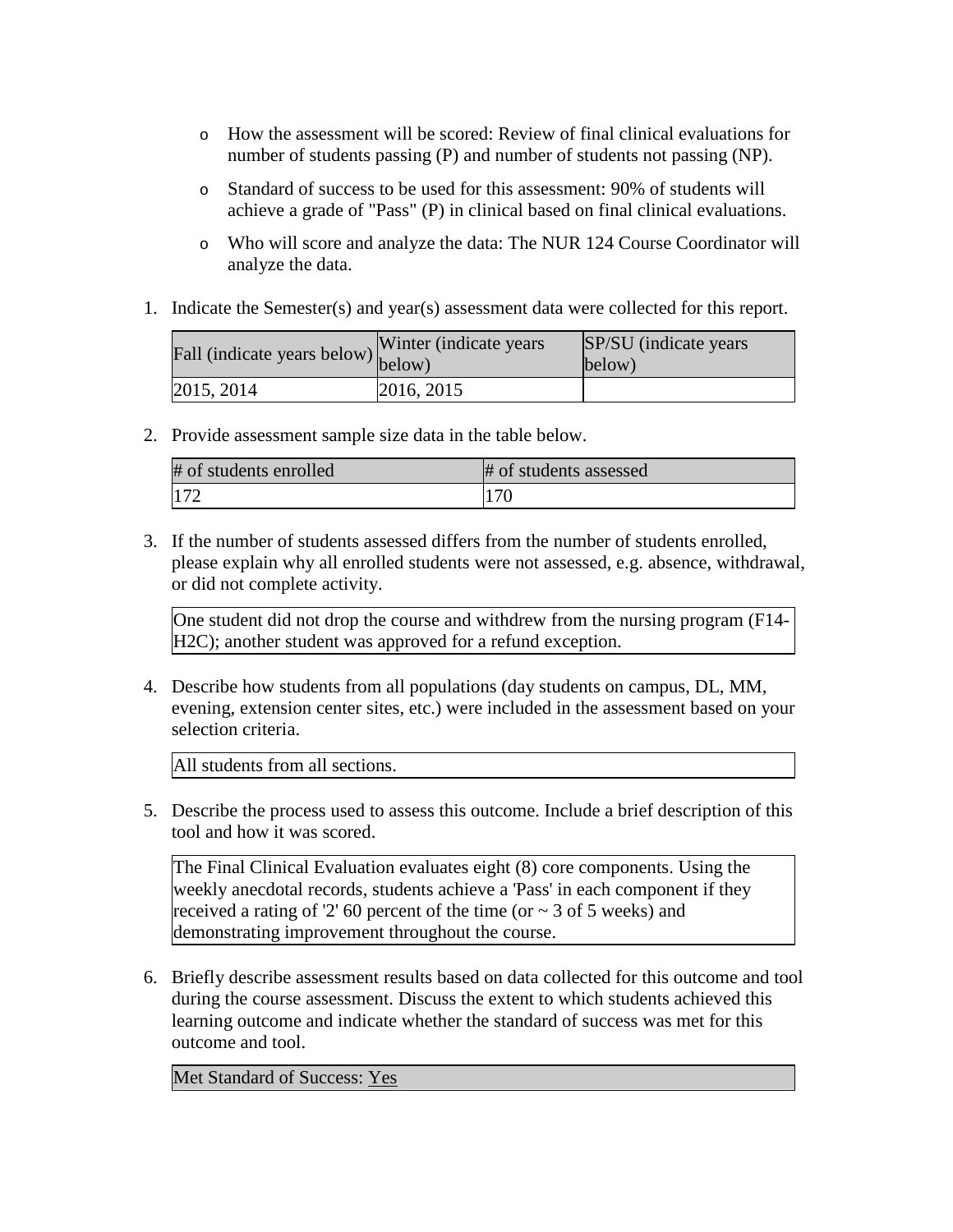| Semester         | n   | % students     |
|------------------|-----|----------------|
|                  |     | with "P" for   |
|                  |     | clinical grade |
| F14-A1C-A4C26    |     | $(26)$ 100%    |
| F14-H1C-H4C26    |     | $(26)$ 100%    |
| $W15-A1C-$       | 23  | $(23)$ 100%    |
| A3C              |     |                |
| $W15-H1C-$       | 16  | $(16)$ 100%    |
| H <sub>3</sub> C |     |                |
| $F15-A1C-A3C21$  |     | $(20)$ 95.2%   |
| $F15-H1C-H3C 21$ |     | $(21)$ 100%    |
| $W16-A1C-$       | 19  | $(19)$ 100%    |
| A3C              |     |                |
| W16-H1C-         | 19  | $(19)$ 100%    |
| H <sub>3</sub> C |     |                |
| <b>TOTAL</b>     | 170 | (169) / 170    |
|                  |     | 99.4%          |

7. Based on your interpretation of the assessment results, describe the areas of strength in student achievement of this learning outcome.

There is a high percentage of passing the clinical component of Med-Surg I. Increased time has been spent educating part-time nursing faculty in how to evaluate students using the anecdotal record.

Students are consistently evaluated on eight (8) core competencies throughout the program. The current rating scale attempts to evaluate students objectively using the frequency of cueing with the delivery of nursing care

8. Based on your analysis of student performance, discuss the areas in which student achievement of this learning outcome could be improved. If student met standard of success, you may wish to identify your plans for continuous improvement.

It was pointed out in our department's meeting with an external curriculum consultant, that clinical paperwork should not be so extensive that excessive time is spent with its completion. NUR 124 faculty will be reevaluating weekly written assignments for clinical.

Continued effort will be spent to ensure that all students in NUR 124 have comparable exposure to moderately complex patients and consistent medication administration (IVs and injections).

## **II. Course Summary and Action Plans Based on Assessment Results**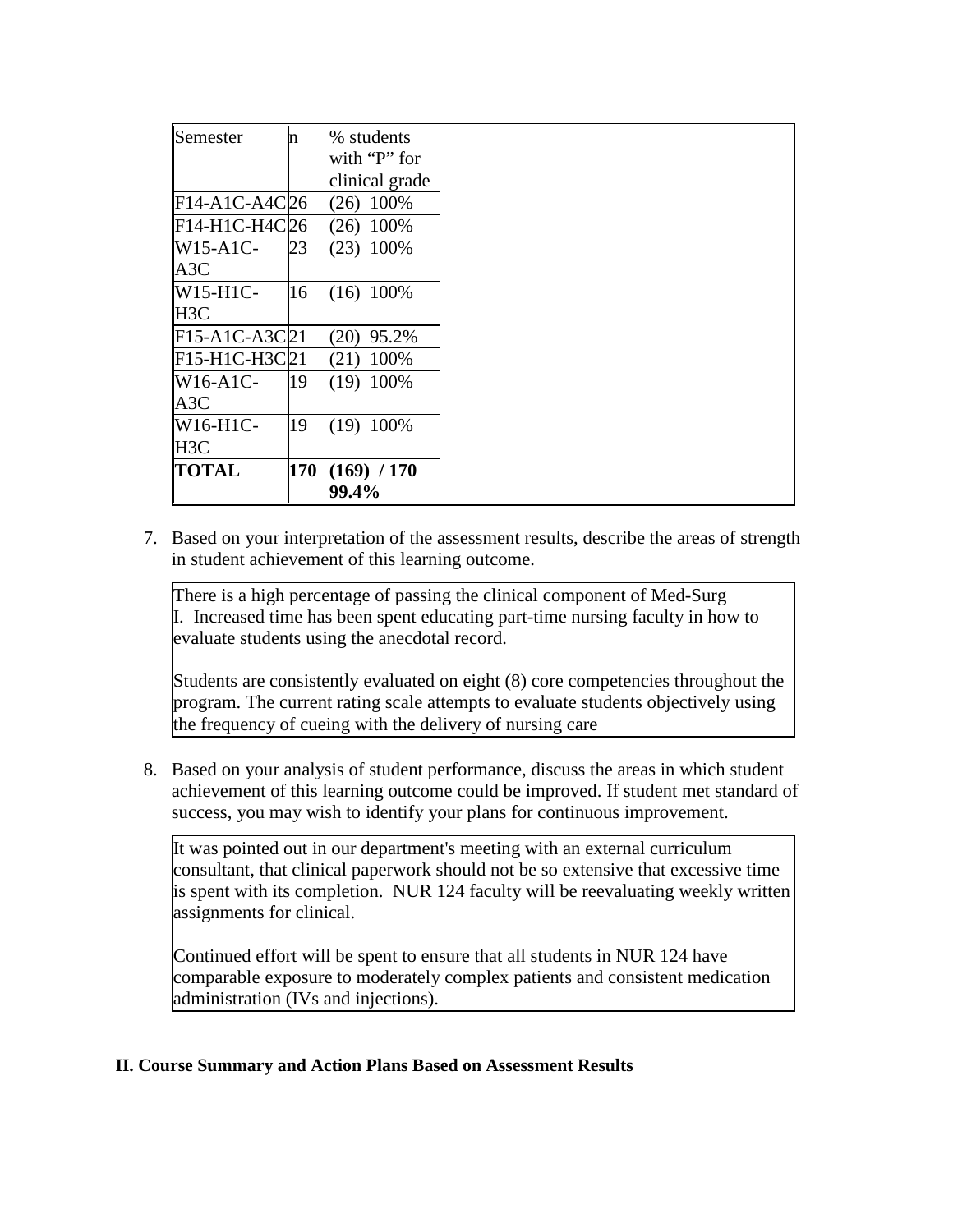1. Describe your overall impression of how this course is meeting the needs of students. Did the assessment process bring to light anything about student achievement of learning outcomes that surprised you?

While students completed advanced nursing skills effectively, their underlying knowledge of concepts related to the skills may be lacking due to their level of complexity.

Students show a great deal of learning and integration of prior knowledge during the course of this nursing sequence; however, it is still a huge leap from the previous course sequence, NUR 102/106 Fundamentals of Nursing.

Since the last CAR with the addition of IV infusion pump lab, students comfort and proficiency has improved in the clinical setting.

2. Describe when and how this information, including the action plan, was or will be shared with Departmental Faculty.

During our regular department meetings, also, a written report with the course assessment highlights will be provided to Full-time nursing faculty.

3.

Intended Change(s)

| Intended<br>Change | Description of the change                                                                                                                                                                                                                 | Rationale                                                                                                                                                                                                                                 | Implementation<br>Date |
|--------------------|-------------------------------------------------------------------------------------------------------------------------------------------------------------------------------------------------------------------------------------------|-------------------------------------------------------------------------------------------------------------------------------------------------------------------------------------------------------------------------------------------|------------------------|
| Objectives         | Update lab objectives to:                                                                                                                                                                                                                 | <b>Based on</b><br>recommendations of<br>external curriculum<br>consultant ---<br>Content from the                                                                                                                                        |                        |
|                    | remove: tracheostomy<br>$\circ$<br>suctioning and care,<br>chest tube drainage<br>systems, and CVC<br>care/dressing changes<br>add: sterile dressing<br>$\circ$<br>changes, IV set-up<br>(primary and<br>secondary), focus<br>assessments | corresponding theory<br>course (NUR 123)<br>was shifted to other<br>medical-surgical<br>nursing courses (NUR<br>223 and 283), to<br>improve progression<br>from simple to<br>complex<br>conditions. Therefore,<br>it was decided that lab | 2016                   |
|                    |                                                                                                                                                                                                                                           | skills among the med-<br>surg lab/clinical<br>courses would also be                                                                                                                                                                       |                        |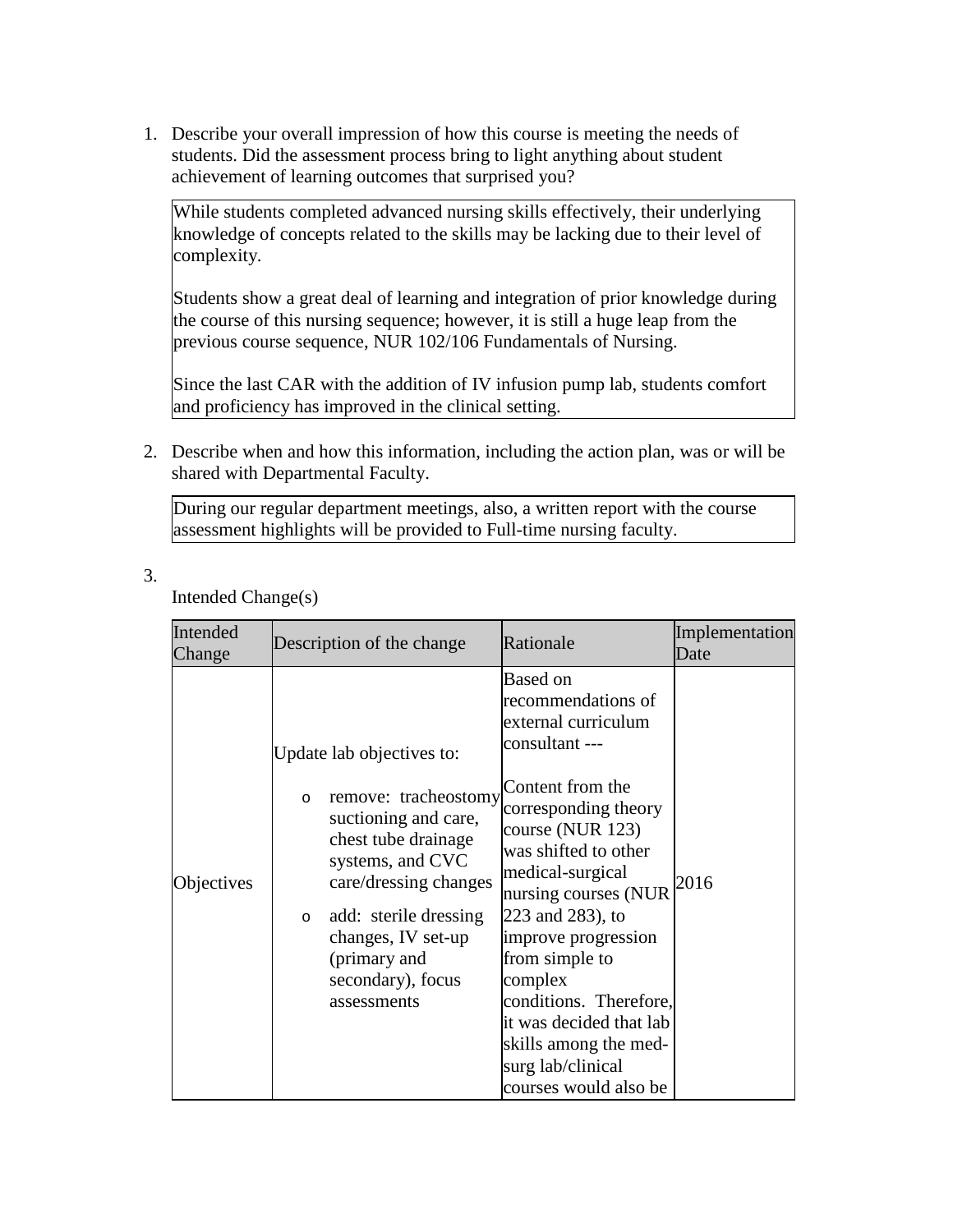|                    |                                                                                                                                                                                           | shifted to align with<br>theory changes. More<br>complex nursing skills<br>were moved to higher<br>level courses.            |      |
|--------------------|-------------------------------------------------------------------------------------------------------------------------------------------------------------------------------------------|------------------------------------------------------------------------------------------------------------------------------|------|
| 1st Day<br>Handout | Updates to course objectives.                                                                                                                                                             | To reflect changes in<br>lab skills.                                                                                         | 2016 |
| Course             | Additional reading and video<br>assignments for skills<br>on: sterile dressing changes,<br>$\left  \text{Assigaments} \right _{\text{IV set-up, and focus}}^{\text{out}}$<br>assessments. | To cover new skills<br>added to lab<br>component of course<br>based on external<br>curriculum consultant<br>recommendations. | 2016 |

4. Is there anything that you would like to mention that was not already captured?

Due to recommendations by our external curriculum consultant, the CAR was completed early due to changes in all medical-surgical courses that were determined to be needed for Fall 2016. A major curriculum revision will follow for Fall 2017.

# **III. Attached Files**

NUR 124 - LAB: IVP Capping/Flushing NUR 124 - LAB: Infusion Pump NUR 124 - LAB: CVAD Dressing Change NUR 124 - LAB: Trach sx NUR 124 - LAB: Trach care NUR 124 - LAB: Chest Tube Quiz #1 NUR 124 - LAB: Chest Tube Quiz #2 NUR 124 - CLIN: Anecdotal records NUR 124 - CLIN: Final Clinical Evaluation form

| <b>Faculty/Preparer:</b>                          | Gloria Velarde                    | <b>Date:</b> $07/09/2016$ |
|---------------------------------------------------|-----------------------------------|---------------------------|
| <b>Department Chair:</b>                          | Mary Burns-Coral Date: 07/15/2016 |                           |
| <b>Dean:</b>                                      | Valerie Greaves Date: 07/19/2016  |                           |
| <b>Assessment Committee Chair: Michelle Garey</b> |                                   | <b>Date:</b> $10/03/2016$ |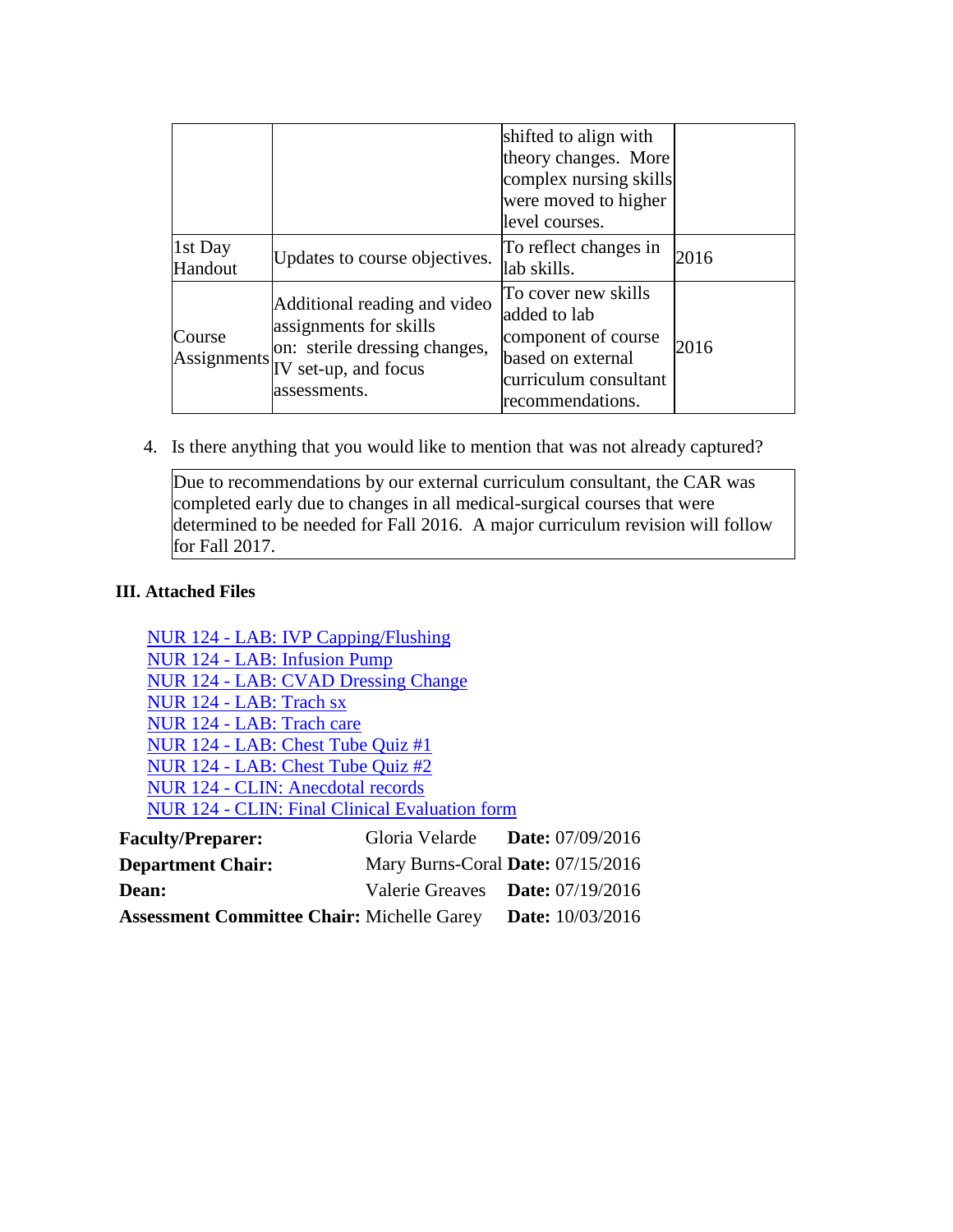# Course Assessment Report Washtenaw Community College

 $\bullet$ 

| <b>Discipline</b>                                                | Course Number | Title                                                                    |
|------------------------------------------------------------------|---------------|--------------------------------------------------------------------------|
| Nursing                                                          | 124           | NUR 124 05/21/2014-<br>Medical-Surgical Nursing I<br>- Clinical Practice |
| Division                                                         | Department    | <b>Faculty Preparer</b>                                                  |
| Math, Science and Health Nursing & Health Science Gloria Velarde |               |                                                                          |
| Date of Last Filed Assessment Report                             |               |                                                                          |

## I. Assessment Results per Student Learning Outcome

Outcome 1: Recognize evidence-based principles underlying advanced nursing procedures and skills.

- Assessment Plan
	- o Assessment Tool: Multiple choice or fill in the blank quizzes.
	- o Assessment Date: Spring/Summer 2012
	- o Course section(s)/other population: All students in all sections.
	- o Number students to be assessed:  $\sim$  48/semester or 96 students per academic year.
	- o How the assessment will be scored: Answer Key
	- o Standard of success to be used for this assessment: 75% of all students should achieve a score at or above 78% for the NUR 124 quizzes on their first attempt.
	- o Who will score and analyze the data: The NUR 124 Course Coordinator will analyze the data.
- 1. Indicate the Semester(s) and year(s) assessment data were collected for this report.

| Fall (indicate years below) Winter (indicate years |            | SP/SU (indicate years<br>(below) |
|----------------------------------------------------|------------|----------------------------------|
| 2013                                               | 2014, 2013 |                                  |

2. Provide assessment sample size data in the table below.

| # of students enrolled | $#$ of students assessed |
|------------------------|--------------------------|
| 94                     |                          |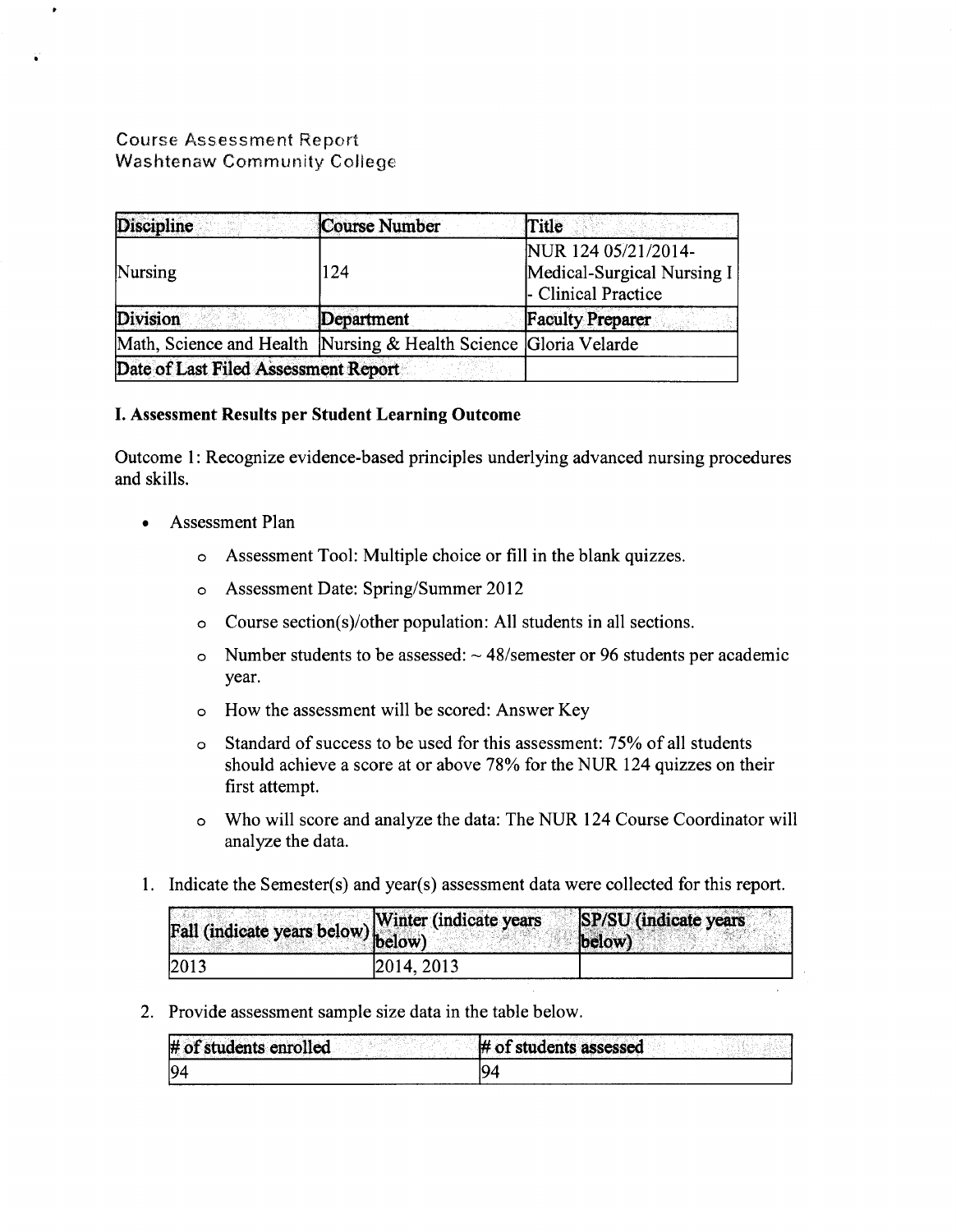3. If the number of students assessed differs from the number of students enrolled, please explain why all enrolled students were not assessed, e.g. absence, withdrawal, or did not complete activity.

lall students assessed

4. Describe how students from all populations (day students on campus, DL, MM, evening, extension center sites, etc.) were included in the assessment based on your selection criteria.

100% of students enrolled in NUR 124 sections for W13, F13, W14

5. Describe the process used to assess this outcome. Include a brief description of this tool and how it was scored.

Before I took over as Course Coordinator for Medical-Surgical Nursing I in Fall 2012, the quizzes for CVC care/CVP readings and Chest Tube care were discontinued. The Chest Tube care competency was replaced by an online training module, which provided students with a certificate of completion.

6. Briefly describe assessment results based on data collected for this outcome and tool during the course assessment. Discuss the extent to which students achieved this learning outcome and indicate whether the standard of success was met for this outcome and tool.

Met Standard of Success: Yes

100% of all students completed the online chest tube drainage system training module and submitted a certificate of completion by the deadline date.

7. Based on your interpretation of the assessment results, describe the areas of strength in student achievement of this learning outcome.

Students reported online training was helpful in understanding chest tube drainage systems.

8. Based on your analysis of student performance, discuss the areas in which student achievement of this learning outcome could be improved. If student met standard of success, you may wish to identify your plans for continuous improvement.

The certificate of completion merely showed that students read the information; it did not assess their overall understanding of the content. The previous quizzes may serve to be a better measure of this outcome.

Outcome 2: Perform advanced nursing skills in the lab setting.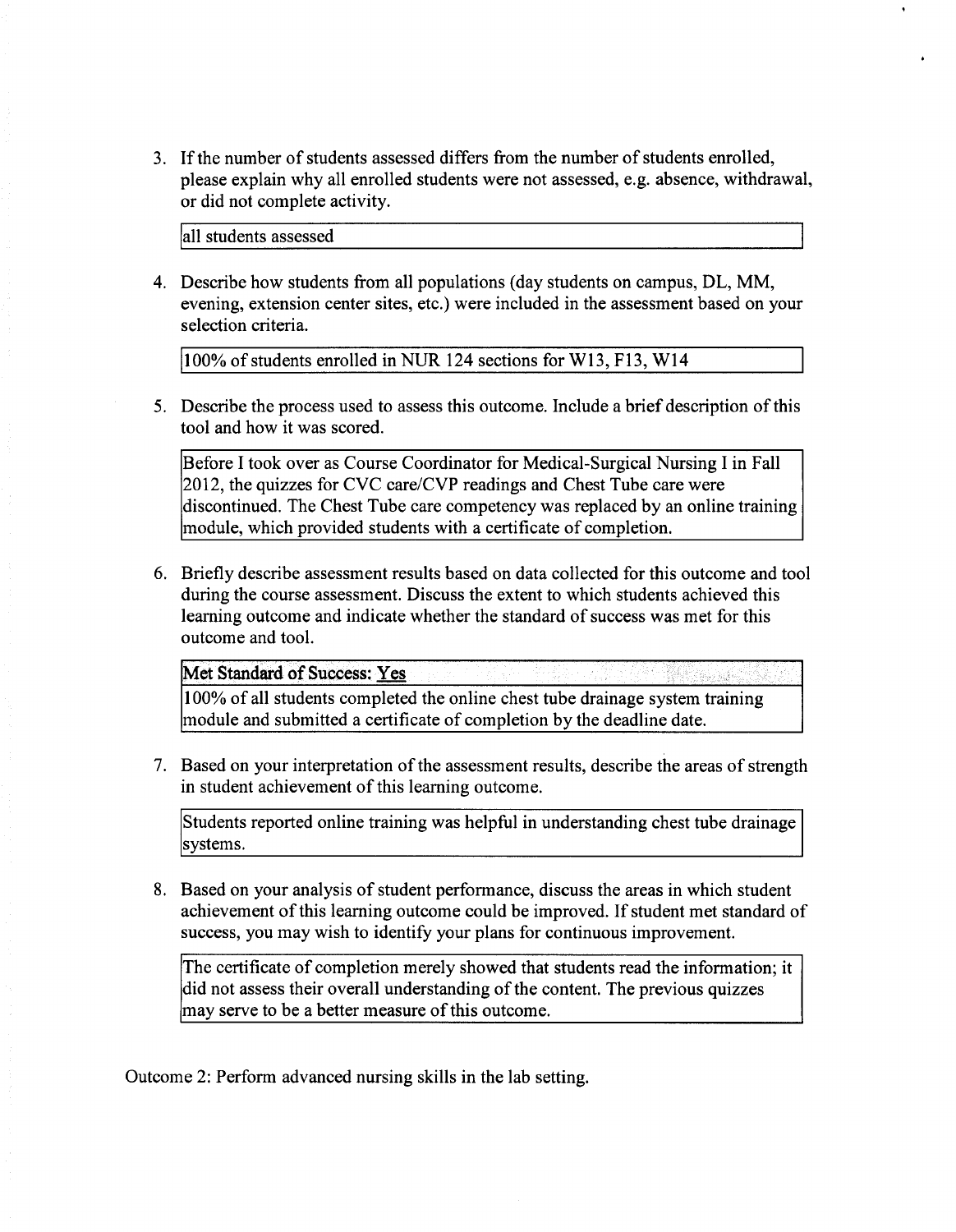- Assessment Plan
	- o Assessment Tool: Laboratory skills check lists.
	- o Assessment Date: Spring/Summer 2012
	- o Course section(s)/other population: All students in all sections.
	- o Number students to be assessed:  $\sim$  48/semester or 96 students per academic year.
	- o How the assessment will be scored: Review ofNUR 124 skills check-out tracking sheets for number of attempts before students achieve proficiency.
	- o Standard of success to be used for this assessment: 75% of all students will pass each advanced nursing skill during check-out on the first attempt.
	- o Who will score and analyze the data: The NUR 124 Course Coordinator will analyze the data.
- 1. Indicate the Semester(s) and year(s) assessment data were collected for this report.

|                                    | <b>SP/SU</b> (indicate years<br><b>Winter (indicate years)</b> |
|------------------------------------|----------------------------------------------------------------|
| Fall (indicate years below) below) | (below)                                                        |
| 2013                               | 2014.2013                                                      |

2. Provide assessment sample size data in the table below.

| ₩<br>tudents enrolled | うちから<br>`ssessed<br>students<br>ass<br>$\sim$ |
|-----------------------|-----------------------------------------------|
| IQ.                   |                                               |

3. If the number of students assessed differs from the number of students enrolled, please explain why all enrolled students were not assessed, e.g. absence, withdrawal, or did not complete activity.

One student in W14 (first half) did not complete lab check-outs since she was appealing a withdrawal from not passing the calculation competency.

4. Describe how students from all populations (day students on campus, DL, MM, evening, extension center sites, etc.) were included in the assessment based on your selection criteria.

jiOO% of students enrolled in all sections ofNUR 124

5. Describe the process used to assess this outcome. Include a brief description of this tool and how it was scored.

Using a skills-check out list, students were evaluated on correctly completing key points for: central venous site dressing change, tracheostomy suctioning, and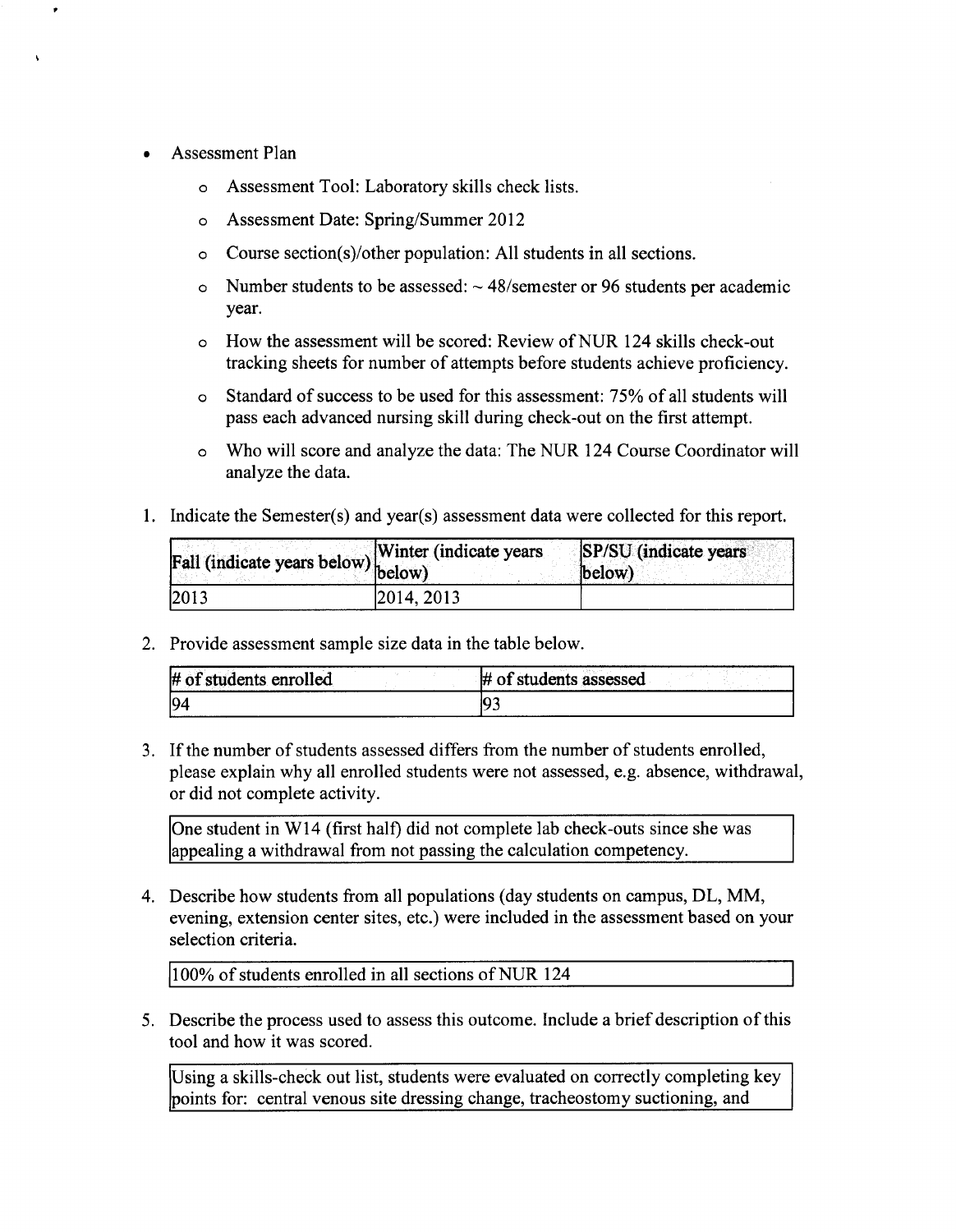tracheostomy care.

Designated lab faculty evaluated each student.

6. Briefly describe assessment results based on data collected for this outcome and tool during the course assessment. Discuss the extent to which students achieved this learning outcome and indicate whether the standard of success was met for this outcome and tool.

| Met Standard of Success: Yes |       |       |                                |  |
|------------------------------|-------|-------|--------------------------------|--|
| <b>CLASS</b>                 |       |       | CVC DRSG  TRACH SX  TRACH CARE |  |
| <b>W13-A GROUPS</b>          | 14/15 | 15/15 | 14/15                          |  |
| ∥W13-H GROUPS                | 16/16 | 16/16 | 14/16                          |  |
| F13-A GROUPS                 | 16/16 | 14/16 | 15/16                          |  |
| <b>IF13-H GROUPS</b>         | 12/12 | 11/12 | 10/12                          |  |
| W14-A GROUPS                 | 16/16 | 16/16 | 14/16                          |  |
| W14-H GROUPS                 | 17/18 | 18/18 | 18/18                          |  |
|                              |       |       |                                |  |
| OVERALL-SKILL                | 91/93 | 90/93 | 85/93                          |  |
| $\frac{10}{6}$               | 97.8% | 96.8% | 91.4%                          |  |

7. Based on your interpretation of the assessment results, describe the areas of strength in student achievement of this learning outcome.

The lab skills check-list provide an objective way to evaluate key points for these NUR 124 skills: CVC dressing change, tracheostomy suctioning and care. Additionally, lab faculty who evaluate these skills are not the same faculty who provide the instruction - this removed instructor bias.

8. Based on your analysis of student performance, discuss the areas in which student achievement of this learning outcome could be improved. If student met standard of success, you may wish to identify your plans for continuous improvement.

Although, the benchmark was met for each skill, since students did not do as well in tracheostomy care, additional supervised practice will be provided.

Outcome 3: Provide safe nursing care of one ( 1) moderately complex patient in the acute care setting, using the nursing process in each of the core competencies.

- Assessment Plan
	- o Assessment Tool: Final Clinical Evaluation.
	- o Assessment Date: Spring/Summer 2012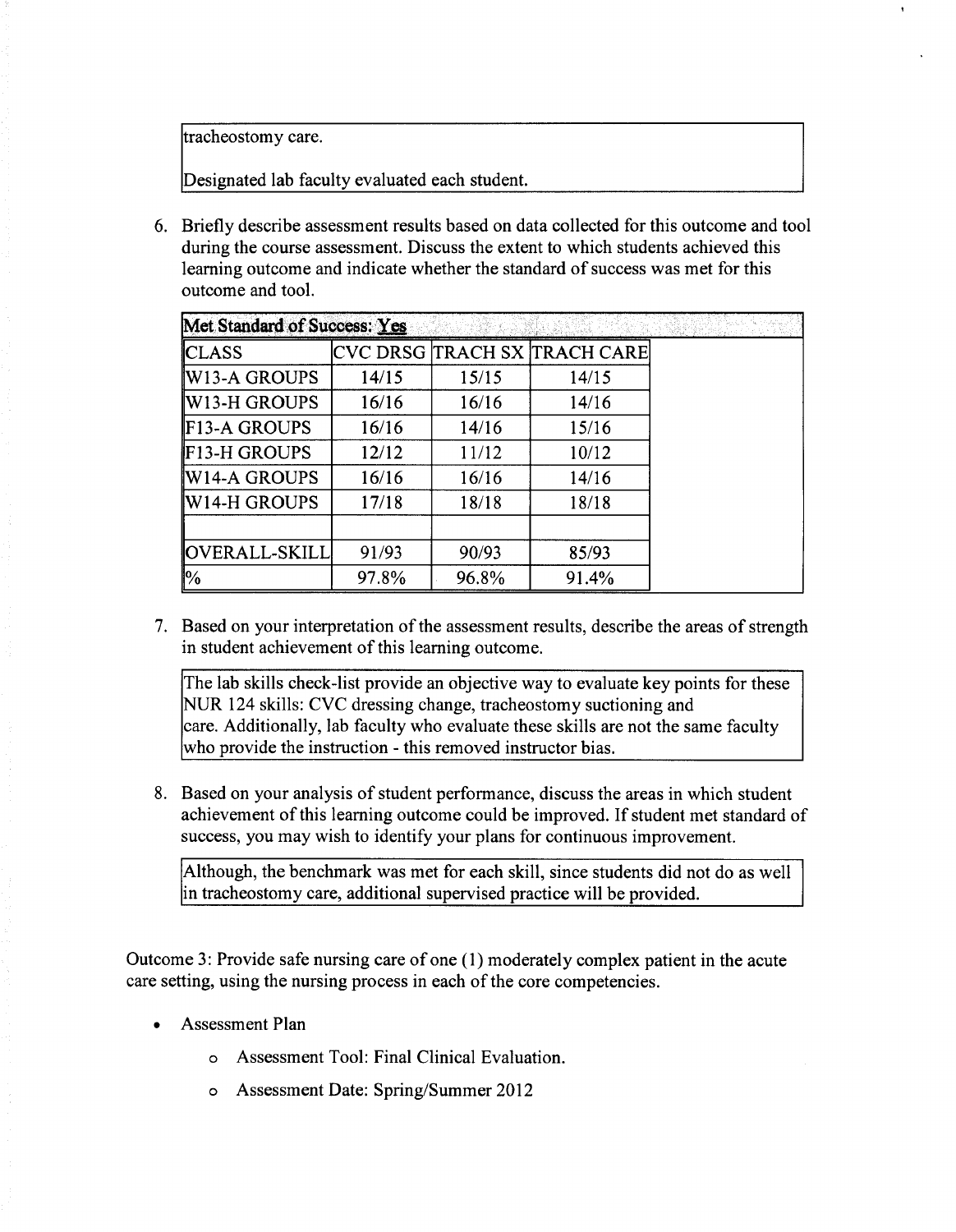- o Course section(s)/other population: All students in all sections.
- o Number students to be assessed:  $\sim$  48/semester or 96 students per academic year.
- o How the assessment will be scored: Review of anecdotal record summaries and final clinical evaluations for number of students passing (P) and number of students not passing (NP).
- o Standard of success to be used for this assessment: 90% of students will achieve a grade of "Pass" (P) in clinical based on final clinical evaluations.
- o Who will score and analyze the data: The NUR 124 Course Coordinator will analyze the data.
- 1. Indicate the Semester(s) and year(s) assessment data were collected for this report.

| Fall (indicate years below) below) | Winter (indicate years) | SP/SU (indicate years<br>below) |
|------------------------------------|-------------------------|---------------------------------|
| $\vert 2013 \vert$                 | 2014, 2013              |                                 |

2. Provide assessment sample size data in the table below.

| $#$ of<br>t students enrolled | # of students assessed |
|-------------------------------|------------------------|
| lQ4                           |                        |

3. If the number of students assessed differs from the number of students enrolled, please explain why all enrolled students were not assessed, e.g. absence, withdrawal, or did not complete activity.

All students assessed

4. Describe how students from all populations (day students on campus, DL, MM, evening, extension center sites, etc.) were included in the assessment based on your selection criteria.

!100% of all students enrolled in NUR 124 sections

5. Describe the process used to assess this outcome. Include a brief description of this tool and how it was scored.

The Final Clinical Evaluation evaluates eight (8) core components. Using the weekly anecdotal records, students achieve a 'Pass' in each component if they received a rating of '2' 60 percent of the time (or  $\sim$  3 of 5 weeks) and demonstrating improvement throughout the course.

6. Briefly describe assessment results based on data collected for this outcome and tool during the course assessment. Discuss the extent to which students achieved this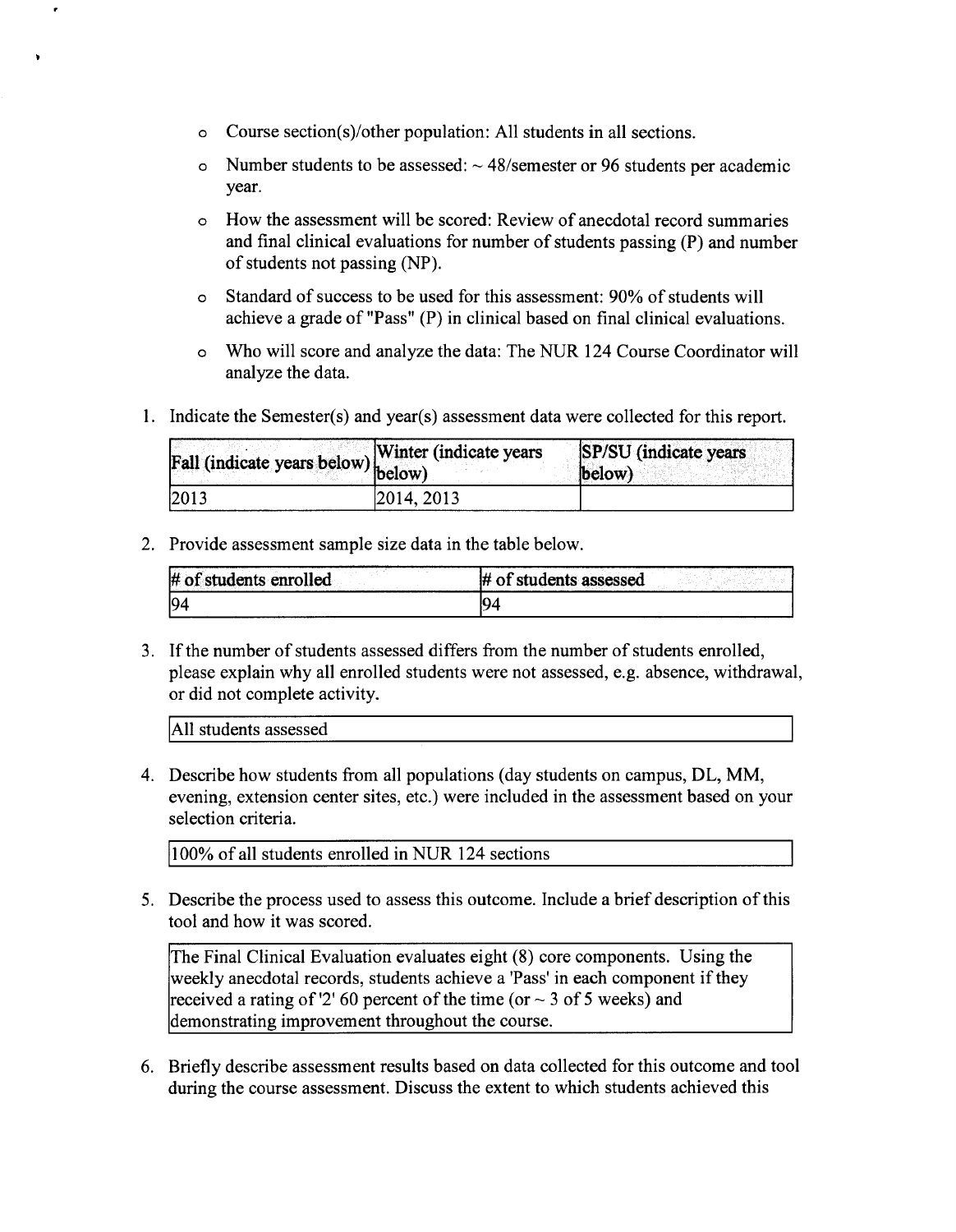learning outcome and indicate whether the standard of success was met for this outcome and tool.

| Met Standard of Success: Yes |                            |
|------------------------------|----------------------------|
|                              | $SEM/GROUP$ FINAL EVAL = P |
| W13-A GROUPS                 | 15/15                      |
| W13-H GROUPS                 | 16/16                      |
| <b>F13-A GROUPS</b>          | 15/16                      |
| F13-H GROUPS                 | 12/12                      |
| W14-A GROUPS                 | 16/17                      |
| ∥W14-H GROUPS                | 18/18                      |
|                              |                            |
| OVERALL/%                    | 91/93 or 97.8%             |

7. Based on your interpretation of the assessment results, describe the areas of strength in student achievement of this learning outcome.

Students are consistently evaluated on eight (8) core competencies throughout the program. The current rating scale attempts to evaluate students objectively using the frequency of cueing with the delivery of nursing care.

8. Based on your analysis of student performance, discuss the areas in which student achievement of this learning outcome could be improved. If student met standard of success, you may wish to identify your plans for continuous improvement.

Depending on the clinical site (agency/unit), some experiences may not be available (i.e. opportunities to practice previous and new nursing skills). It would be beneficial if all students in NUR 124 could have comparable exposure to moderately complex patients and consistent medication administration (IVs and injections).

## II. Course Summary and Action Plans Based on Assessment Results

1. Describe your overall impression of how this course is meeting the needs of students. Did the assessment process bring to light anything about student achievement of learning outcomes that surprised you?

Overall, this course is a huge transition from fundamentals, but students appear to perform well -both with first-time skills check-outs and clinical practice.

Re: the NUR 124 lab skills, the online learning module for chest tube drainage systems does not guarantee student learning.

IV therapy remains a challenging nursing skills, especially when using an infusion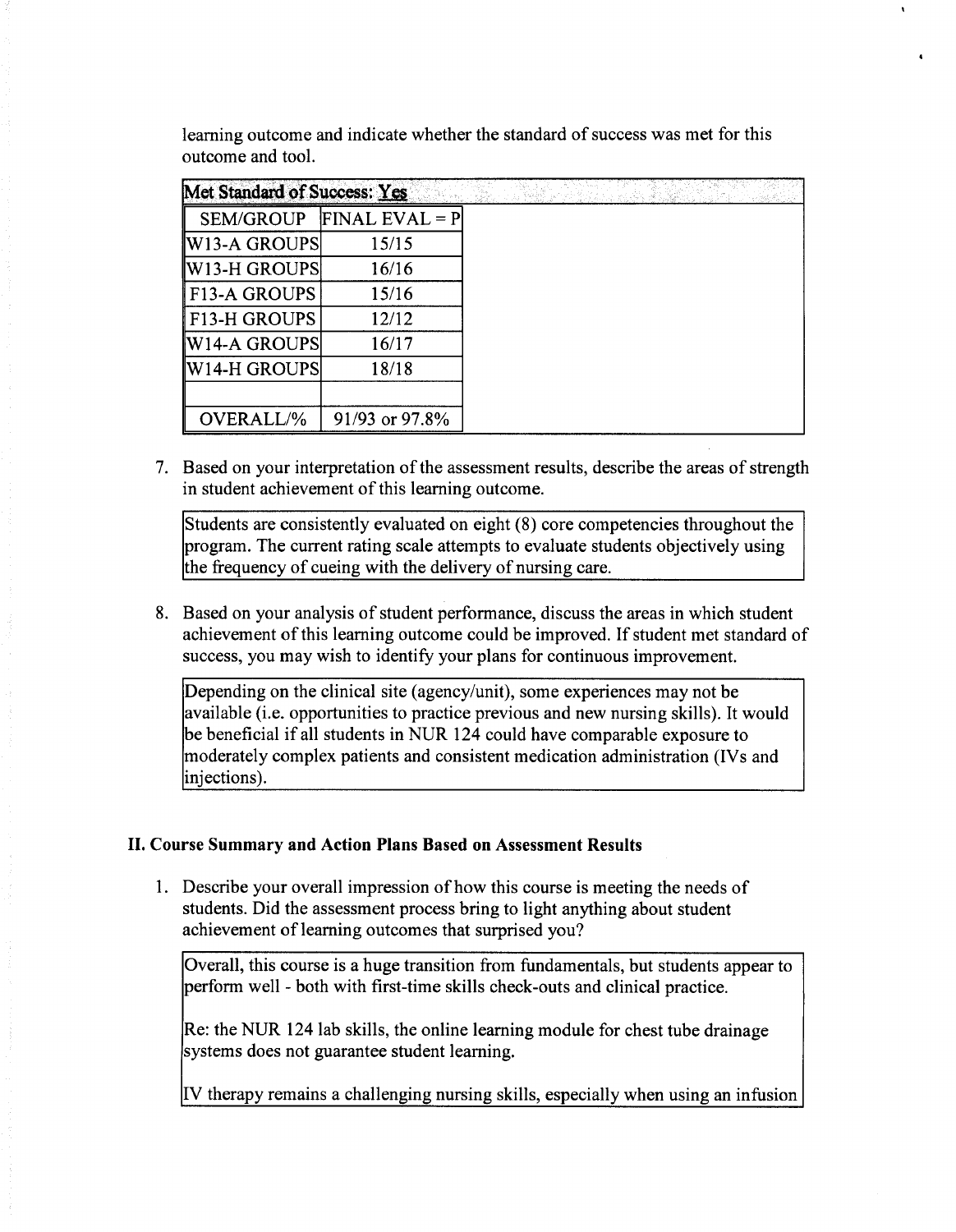lpump.

2. Describe when and how this information, including the action plan, was or will be shared with Departmental Faculty.

During our regular department meetings - also, a written report with the course assessment highlights will be provided to full-time nursing faculty.

3.

 $\boldsymbol{\sigma}$ 

Intended Change(s)

| Intended Change | Description of the<br>change                                                                                                                                                                                                                                                                                                                                      | Rationale                                                                                                                                                                                                  | Implementation<br>Date |
|-----------------|-------------------------------------------------------------------------------------------------------------------------------------------------------------------------------------------------------------------------------------------------------------------------------------------------------------------------------------------------------------------|------------------------------------------------------------------------------------------------------------------------------------------------------------------------------------------------------------|------------------------|
| Assessment Tool | Will administer<br>departmentally-<br>developed quizzes<br>for each new<br>advanced nursing<br>skill. This was not<br>done since the last<br>course assessment<br>(i.e. changed)<br>assessment for chest<br>tube drainage<br>systems from quiz<br>to completion of<br>online training<br>module). Would<br>like to go back to<br>the original<br>assessment plan. | Online training<br>module does not<br>evaluate student<br>learning but only<br>whether they read<br>the information on<br>the training module.                                                             | 2014                   |
| Objectives      | Add<br>#1: Demonstrate<br>how to administer<br>primary IV fluids<br>and secondary IV<br>medications by<br>correctly using an<br>infusion pump.<br>Add #2: Simulation<br>lab for last week as<br>a transition to Med-<br>Surg II - managing<br>the needs of a 2-<br>patient assignment.                                                                            | #1: Students had<br>difficulty setting<br>infusion pumps<br>efficiency in the<br>clinical setting.<br>#2: As a<br>department, we are<br>trying to integrate<br>simulation<br>throughout the<br>curriculum. | 2014                   |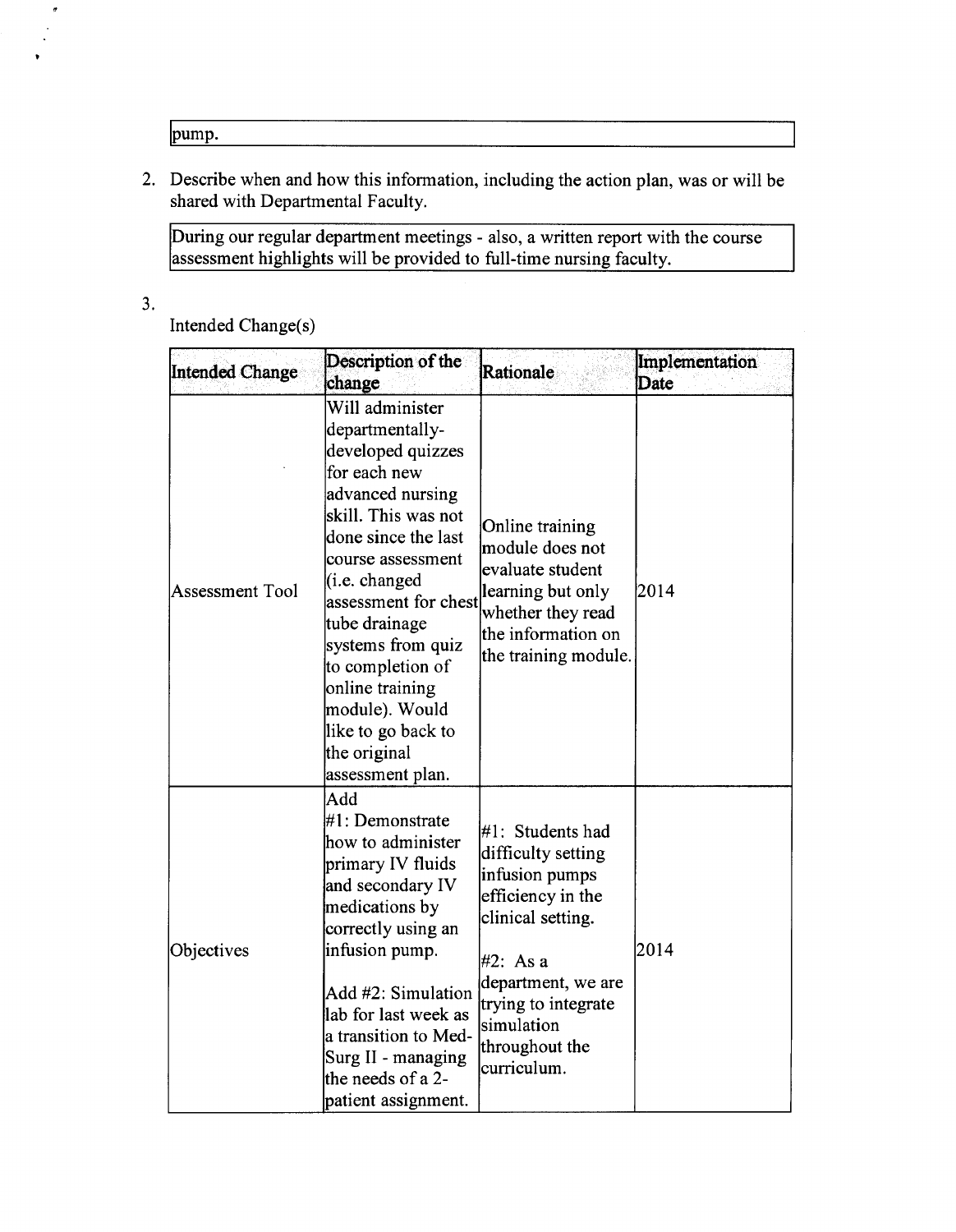4. Is there anything that you would like to mention that was not already captured?

# III. **Attached Files**

 $\equiv$ 

NUR 124 Anecdotal records: weekly NUR 124 Check-out sheet: CVC care NUR 124 Final Clinical Evaluation form NUR 124 Check-out sheet: Trach sx NUR 124 Check-out sheet: Trach care NUR 124 Check-out Tracking sheet data

| <b>Faculty/Preparer:</b>                          | Gloria Velarde                       | <b>Date:</b> $05/31/2014$ |
|---------------------------------------------------|--------------------------------------|---------------------------|
| <b>Department Chair:</b>                          | Rene Stark                           | Date: 07/24/2014          |
| Dean:                                             | Kristin Brandemuehl Date: 07/29/2014 |                           |
| <b>Assessment Committee Chair: Michelle Garey</b> |                                      | <b>Date:</b> $09/24/2014$ |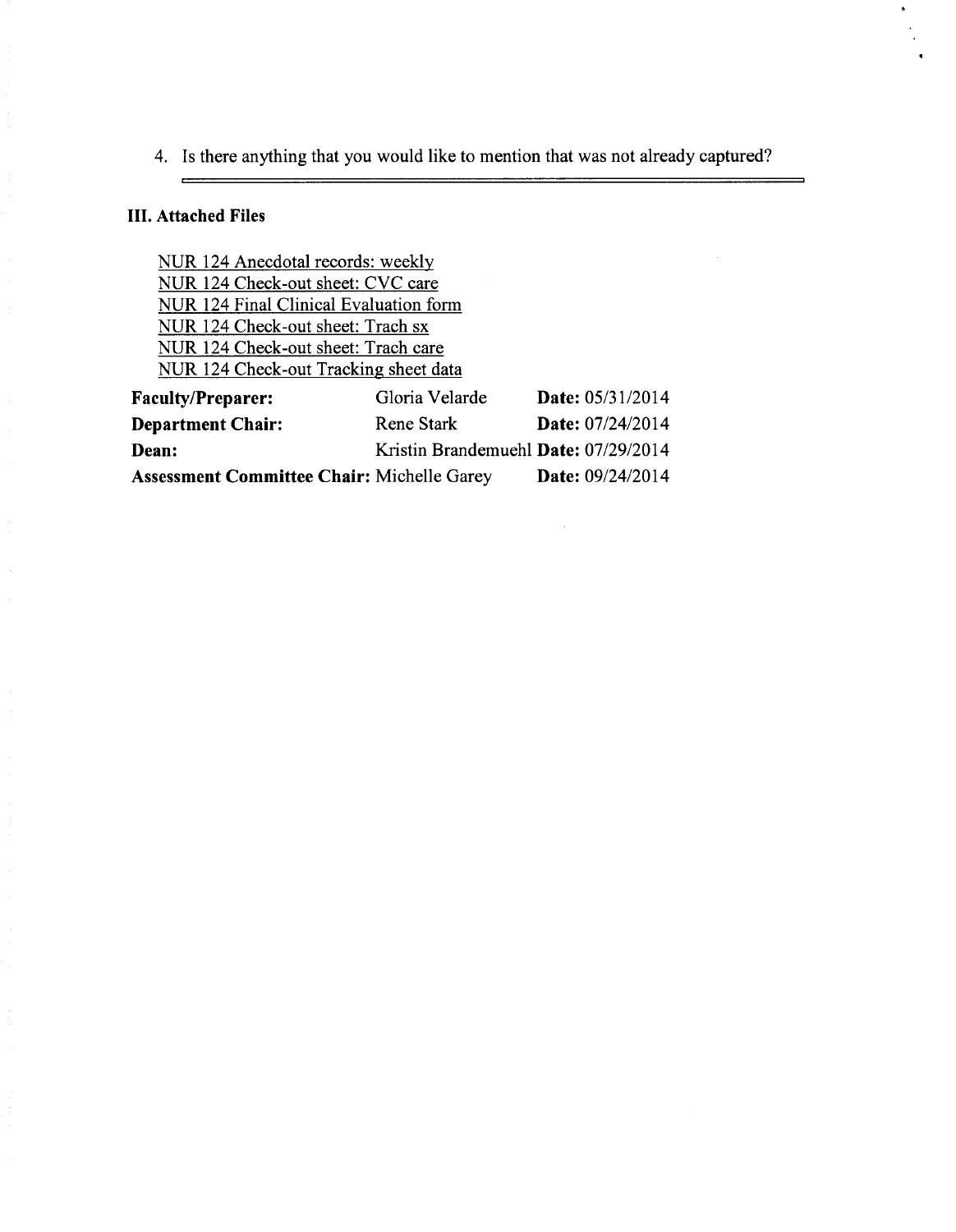### **COURSE ASSESSMENT REPORT**

### **I. Background Information**

1. Course assessed:

Course Discipline Code and Number: Course Title: Division/Department Codes:

**NUR124 Acute Care Nursing I - Clinical Practice HAT/NHSD** 

- 2. Semester assessment was conducted (check one):
	- $\boxtimes$  Fall 2009
	- $\sqrt{ }$  Winter 20

 $\Box$  Spring/Summer 20

- 3. Assessment tool(s) used: check all that apply.
	- $\Box$  Portfolio Standardized test

 $\Box$  Other external certification/licensure exam (specify):

 $\Box$  Survey

 $\Box$  Prompt

- $\boxtimes$  Departmental exam: One (1) multiple choice/fill in the blank test
- $\Box$  Capstone experience (specify):

 $\boxtimes$  Other (specify): NUR 124 Lab Skills Tracking Sheet; NUR 124 Anecdotal Record Summary and **Final Clinical Evaluation.** 

- 4. Have these tools been used before?
	- $\Box$  Yes

 $\boxtimes$  No - New since Fall 2006

If yes, have the tools been altered since its last administration? If so, briefly describe changes made.

- 5. Indicate the number of students assessed/total number of students enrolled in the course. Since last MSF revision - Five (5) semesters used for assessment (i.e., F07, W08, S/SU08, F08, W09)  $Enrolled = 176$ Assessed =  $176$
- 6. Describe how students were selected for the assessment. All APNURS students enrolled in NUR 124.

### **II. Results**

1. Briefly describe the changes that were implemented in the course as a result of the previous assessment.

 $N/A$  – this is the first course assessment since MSF was revised in 2007.

2. List each outcome that was assessed for this report exactly as it is stated on the course master syllabus.

1. Recognize principles underlying advanced nursing procedures and skills incorporating knowledge from previous nursing theory and science courses.

2. Perform advanced nursing skills in the lab setting.

3. Provide safe nursing care of one (1) moderately complex patient in the acute care setting using the nursing process in each of the core competencies.

3. Briefly describe assessment results based on data collected during the course assessment, demonstrating the extent to which students are achieving each of the learning outcomes listed above.

Students did not achieve the standard of success for Outcome #1. However, we have made remarkable progress. Students did meet the standard of success for Outcomes #2 and #3. A summary of the data collected is attached and reports semester results.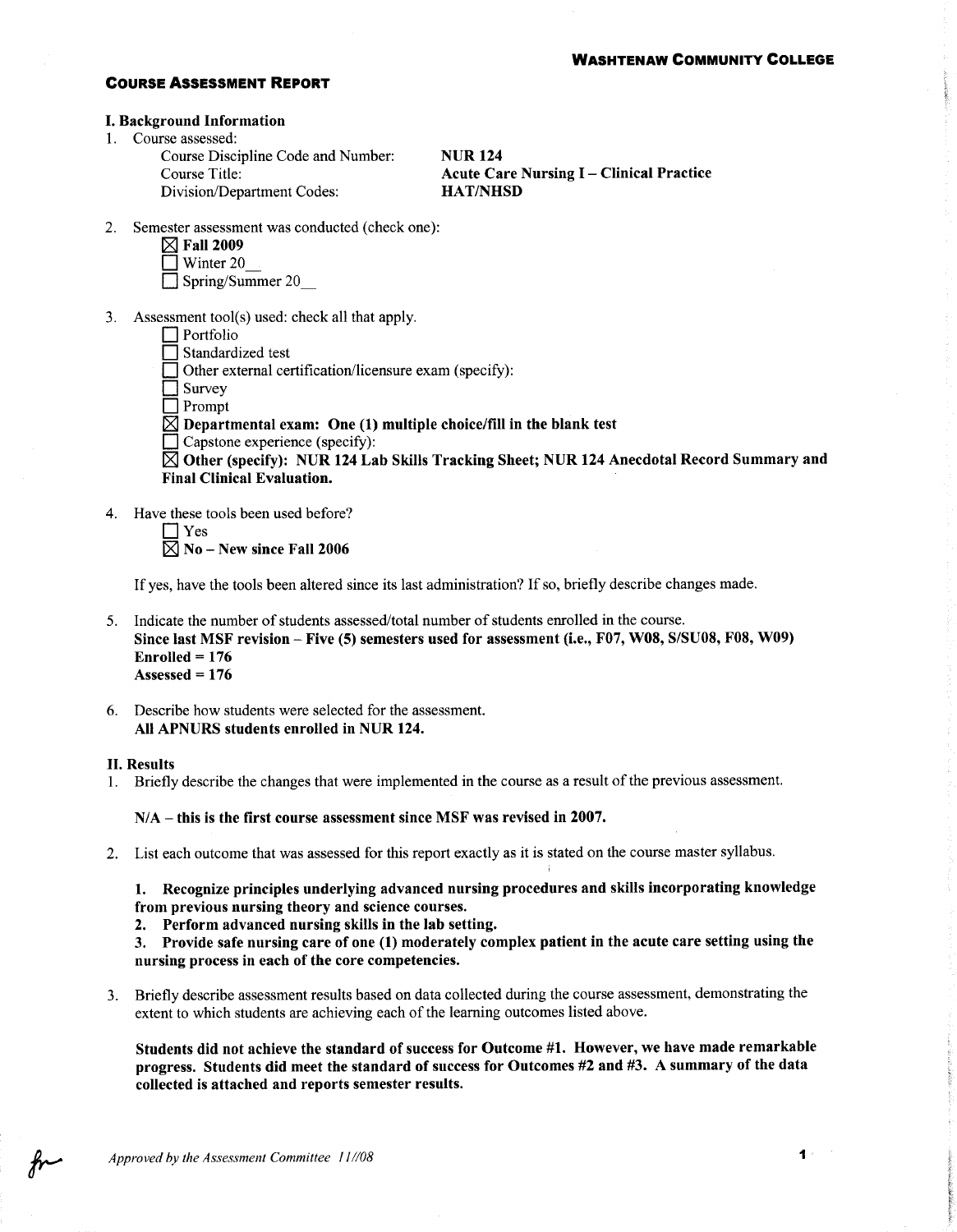### **COURSE ASSESSMENT REPORT**

4. For each outcome assessed, indicate the standard of success used, and the percentage of students who achieved that level of success. Please attach the rubric/scoring guide used for the assessment.

Outcome 1: 75% of all students should achieve a score at or above 78 percent for the NUR 124 test on their first attempt.

Outcome 2: 75% of all students pass each skill check-out on the first attempt.

Outcome 3: 90% of students achieve a grade of 'Pass' in clinical based on final clinical evaluations.

For Outcome #1, on average, 70.05% of the students achieved the score of 78% for the NUR 124 test on their first attempt. However, when reviewing student achievement by semester, students have made remarkable progress. In Fall 2007, student success was reported at 54.05%; reviewing the results of student success in later semesters (Fall 2008 and Winter 2009), student achievement of success was met in both of these semesters  $-80.95\%$  and 78.57%.

For Outcomes #2 and #3, students achieved the standard of success in all terms.

5. Describe the areas of strength and weakness in students' achievement of the learning outcomes shown in assessment results.

Strengths: For Outcome #2 (Perform advanced nursing skills in the lab setting), students were successful in meeting the identified benchmark as indicated by the reported data. Success rates varied from 75% to 100% across the five semesters. Students performed very well on check-outs of advanced primary and secondary IV set-up, airway management and tracheostomy suctioning and the care of central IV lines (examples of objectives identified for this outcome).

Students were much more consistent in achieving Outcome #3 (Provide safe nursing care of one (1) moderately complex patient in the acute care setting using the nursing process in each of the core competencies). The benchmark was met in all five semesters, with success rates varying from 94.59% to 100%. A review of their performance as rated on the Anecdotal Record and Final Clinical Evaluation demonstrates successful achievement of the multiple objectives identified for this outcome (ex., professional behaviors, assessment, collaboration and managing care).

Weaknesses: For Outcome #1 (Recognize principles underlying advanced nursing procedures and skills incorporating knowledge from previous nursing theory and science courses), the assessed data indicated that the benchmark was met in only 2 out of the 5 semesters assessed. This demonstrates that students are not meeting identified objectives for this outcome (ex., care of patients with chest tubes, an advanced nursing skill) across all semesters.

#### III. Changes influenced by assessment results

1. If weaknesses were found (see above) or students did not meet expectations, describe the action that will be taken to address these weaknesses.

New equipment and learning tools have been acquired by the NUR Department that cover the content areas assessed in Outcome #1. In lieu of the number of students unable to reach the assessment benchmark, the measure of achievement will be changed to utilize these new resources. Presently, this outcome is not assessing the psychomotor domain of learning. A new measure of achievement will incorporate this domain, which will improve student learning of the content.

- 2. Identify intended changes that will be instituted based on results of this assessment activity (check all that apply). Please describe changes and give rationale for change.
	- a.  $\boxtimes$  Outcomes/Assessments on the Master Syllabus

Change/rationale: For Outcome #1, the assessment will change to "an item analysis of the laboratory skills check list."

Please return completed form to the Office of Curriculum & Assessment, SC 247. Approved by the Assessment Committee 11/08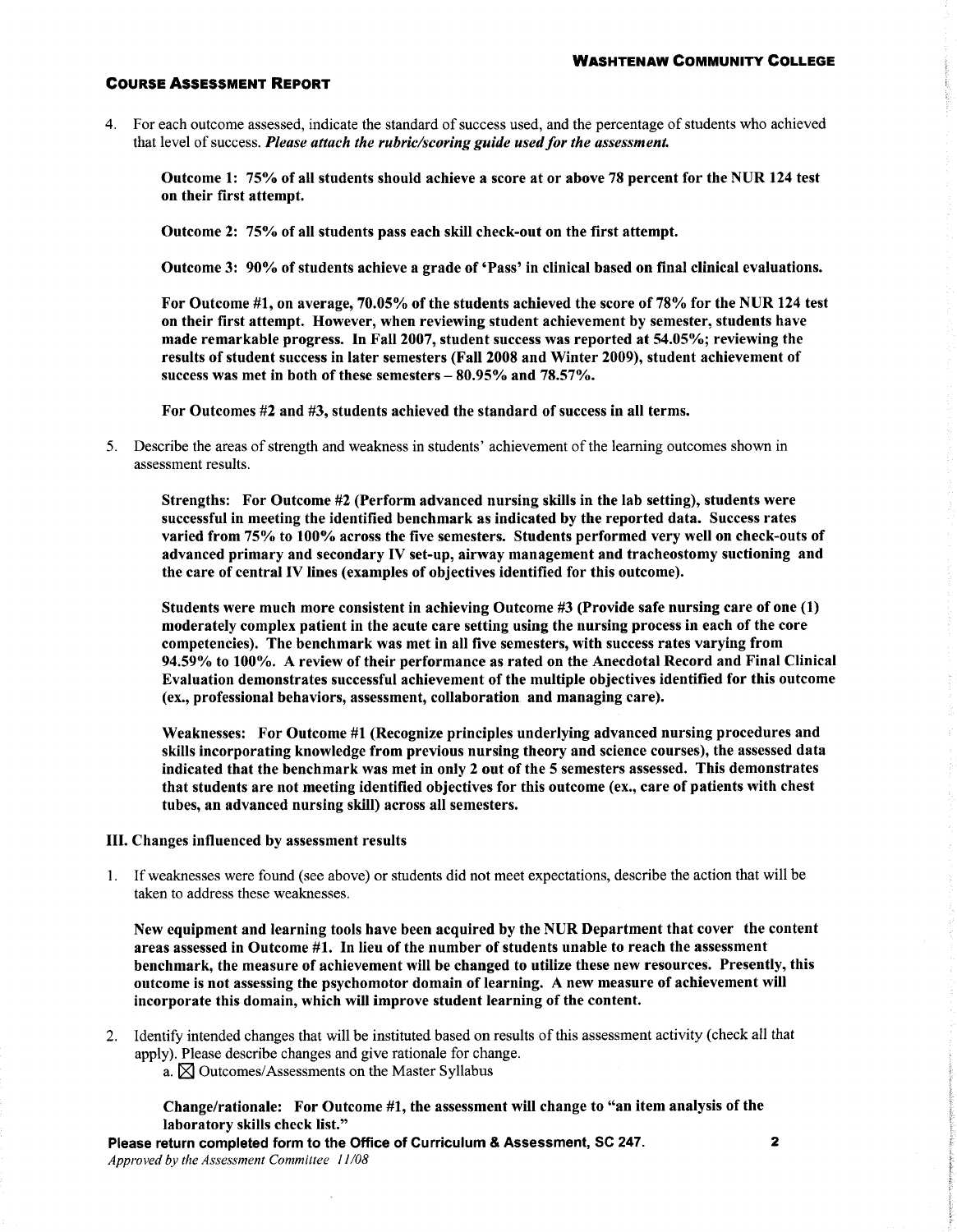$\times$ 

### **COURSE ASSESSMENT REPORT**

b.  $\boxtimes$  Objectives/Evaluation on the Master Syllabus

Change/rationale: For all objectives in Outcome #1, the evaluation will be changed to "performance" as rated on laboratory skills check list (must be passed on two attempts and/or observed supervised practice)." The standard of success will be the same of that for Outcome #2, which is that 75% of students pass each skill check-out on the first attempt.  $\frac{1}{4}$ 

- c.  $\Box$  Course pre-requisites on the Master Syllabus Change/rationale:
- d.  $\Box$  1<sup>st</sup> Day Handouts Change/rationale:

e.  $\boxtimes$  Course assignments

Change/rationale: incorporate the newly acquired learning modules (these are specific to the content areas identified in Outcome #2) as a mandatory assignment.

f.  $\Box$  Course materials (check all that apply)  $\Box$  Textbook Handouts

 $\Box$  Other

 $g \propto \mathbb{Z}$  Instructional methods – integration of simulation activities into this course sequence.

Change/rationale: to enhance student learning of key concepts which are assessed in Outcome #3.

h.  $\boxtimes$  Individual lessons & activities – Enhance Blackboard site with interactive modules covering key course content.

Change/rationale: to create a more student-centered learning environment.

3. What is the timeline for implementing these actions?

### **Fall 2010**

### **IV.** Future plans

1. Describe the extent to which the assessment tools used were effective in measuring student achievement of learning outcomes for this course.

For Outcome #1, I was able to identify that the assessment of a psychomotor skill is more difficult with a quiz/test; with new equipment, I will now be better able to assess learning outcomes, and the students will have a greater success with key content. This will lead to an increase in meeting the desired benchmark.

If the assessment tools were not effective, describe the changes that will be made for future assessments.  $2.$ 

The assessment tools were effective; however there was a gap in the area of collecting the data appropriately. This will be alleviated with a newly designed Laboratory Skills Tracking sheet that will be centrally located in the nursing lab. This way, all lab staff will have access to the document to appropriately record the data. This will be instituted immediately.

Which outcomes from the master syllabus have been addressed in this report?  $3<sub>1</sub>$ All  $\underline{\mathbf{X}}$  Selected If "All", provide the report date for the next full review: 2012

If "Selected", provide the report date for remaining outcomes: